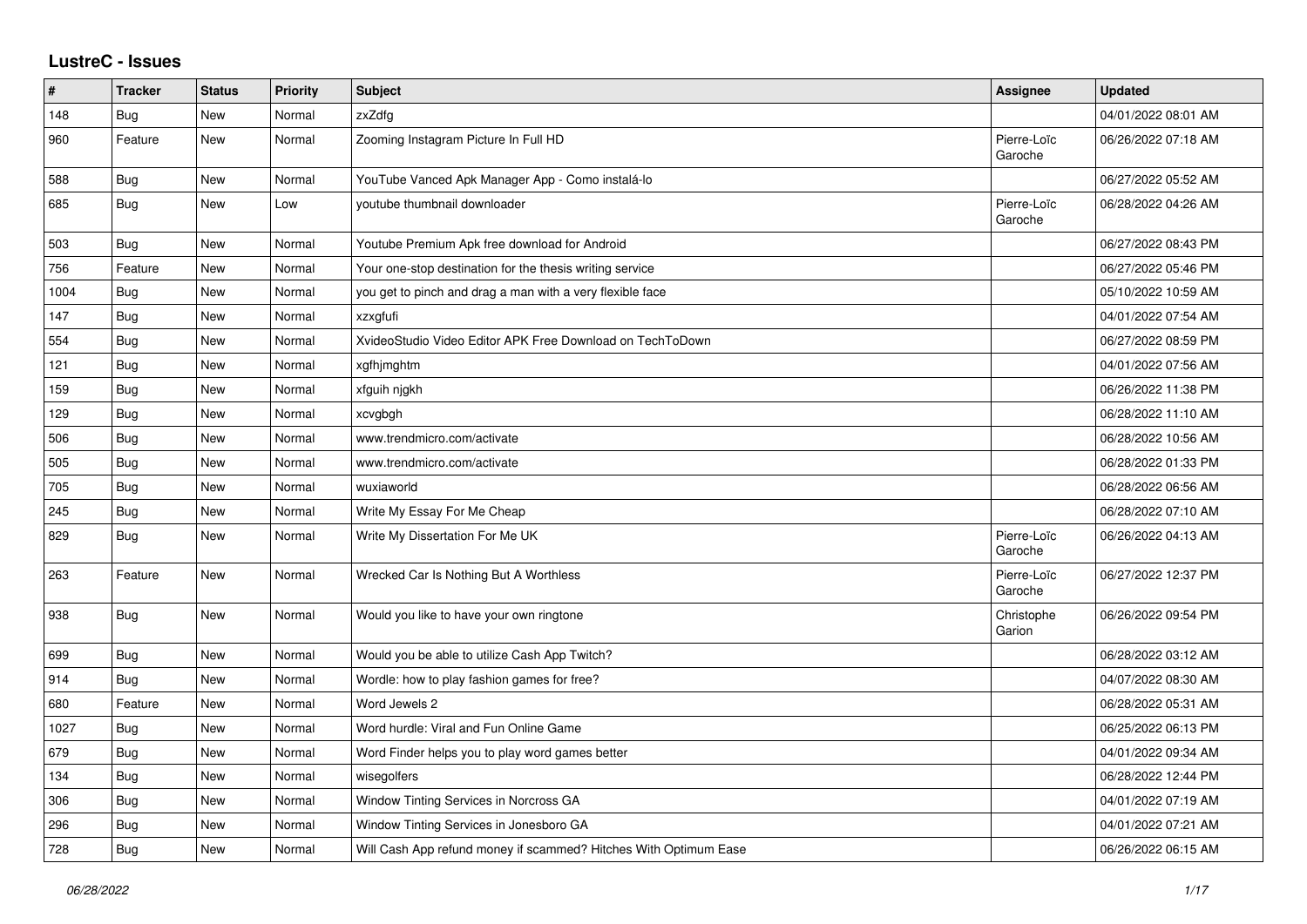| $\sharp$ | <b>Tracker</b> | <b>Status</b> | <b>Priority</b> | Subject                                                                    | <b>Assignee</b>        | <b>Updated</b>      |
|----------|----------------|---------------|-----------------|----------------------------------------------------------------------------|------------------------|---------------------|
| 538      | <b>Bug</b>     | New           | Normal          | Will cash app refund money if scammed quickly?                             |                        | 06/27/2022 10:25 AM |
| 878      | <b>Bug</b>     | <b>New</b>    | Normal          | Wie ist instazoom hilfreich beim Herunterladen von Instagram-Profilbildern |                        | 04/08/2022 09:28 PM |
| 776      | <b>Bug</b>     | New           | Normal          | Wibargain                                                                  |                        | 06/28/2022 01:57 PM |
| 587      | <b>Bug</b>     | <b>New</b>    | Normal          | Why Picsart Pro Offers Great Features                                      |                        | 06/27/2022 05:28 PM |
| 701      | <b>Bug</b>     | New           | Normal          | Why Law Essay Helper UK is Necessary?                                      |                        | 06/28/2022 08:12 AM |
| 922      | <b>Bug</b>     | New           | Normal          | Why Is The Need For Assignment Writing Services?                           |                        | 06/28/2022 06:59 AM |
| 757      | <b>Bug</b>     | New           | Normal          | Why Is Issue of Car Maintenance so Famous for the Consumers?               |                        | 04/01/2022 09:01 AM |
| 963      | Feature        | New           | Normal          | Why I am not getting cool cash app card designs- call experts              |                        | 06/26/2022 07:52 AM |
| 540      | <b>Bug</b>     | New           | Normal          | Why Haven't I Received My Cash App Card? Can I get t the reasons behind it |                        | 06/27/2022 04:54 PM |
| 637      | Feature        | New           | Normal          | Why do the Outlook rules not work in my account?                           |                        | 06/28/2022 11:12 AM |
| 884      | <b>Bug</b>     | New           | Normal          | Why do Subway Surfers popular                                              |                        | 04/01/2022 09:16 AM |
| 880      | Bug            | New           | Normal          | Why do Subway Surfers popular                                              |                        | 04/01/2022 09:16 AM |
| 551      | <b>Bug</b>     | New           | Normal          | Why Do Students Need Online Best Dissertation Writing Services?            |                        | 06/28/2022 03:03 AM |
| 713      | <b>Bug</b>     | New           | High            | Why Cupcake 2048 is a addictive game?                                      | Pierre-Loïc<br>Garoche | 04/01/2022 09:34 AM |
| 208      | Bug            | New           | Normal          | Why Cash app won't let me send money if scammed?                           |                        | 04/01/2022 08:54 AM |
| 188      | <b>Bug</b>     | New           | Normal          | Why are university students buying assignments online?                     | Pierre-Loïc<br>Garoche | 06/28/2022 07:46 AM |
| 707      | Bug            | New           | Normal          | Why Accounting Assignments Are Beneficial For The Students?                | Pierre-Loïc<br>Garoche | 06/28/2022 07:29 AM |
| 1008     | Bug            | <b>New</b>    | Normal          | Who was the first black woman to anchor a newscast?                        |                        | 05/10/2022 03:13 PM |
| 802      | <b>Bug</b>     | New           | Normal          | Who Is an ETL Engineer                                                     |                        | 06/28/2022 02:03 AM |
| 801      | Bug            | <b>New</b>    | Normal          | Who Is an ETL Engineer                                                     |                        | 06/27/2022 12:25 PM |
| 800      | Bug            | New           | Normal          | Who Is an ETL Engineer                                                     |                        | 06/28/2022 08:48 AM |
| 799      | <b>Bug</b>     | New           | Normal          | Who Is an ETL Engineer                                                     |                        | 06/28/2022 02:51 AM |
| 798      | Bug            | New           | Normal          | Who Is an ETL Engineer                                                     |                        | 06/27/2022 09:48 AM |
| 1123     | <b>Bug</b>     | New           | Normal          | Where To Watch FIFA World Cup 2022                                         |                        | 06/24/2022 03:51 AM |
| 920      | <b>Bug</b>     | New           | Normal          | Where I Can Get Essay Writing Services?                                    |                        | 04/11/2022 08:35 AM |
| 1107     | Feature        | New           | High            | Where do you have to find an application to watch news and sports videos?  | Christophe<br>Garion   | 06/27/2022 12:38 PM |
| 768      | <b>Bug</b>     | New           | Normal          | Where can you buy best jackets online?                                     |                        | 06/26/2022 01:50 PM |
| 793      | Feature        | New           | Urgent          | Where can I find cheap FIFA coins?                                         | Pierre-Loïc<br>Garoche | 06/25/2022 05:05 AM |
| 300      | <b>Bug</b>     | New           | Normal          | Wheels Powder Coating Services in Norcross GA                              |                        | 04/15/2022 01:45 PM |
| 223      | Bug            | New           | Normal          | WhatsApp Plus: Download, Update and Themes                                 |                        | 06/03/2022 08:07 PM |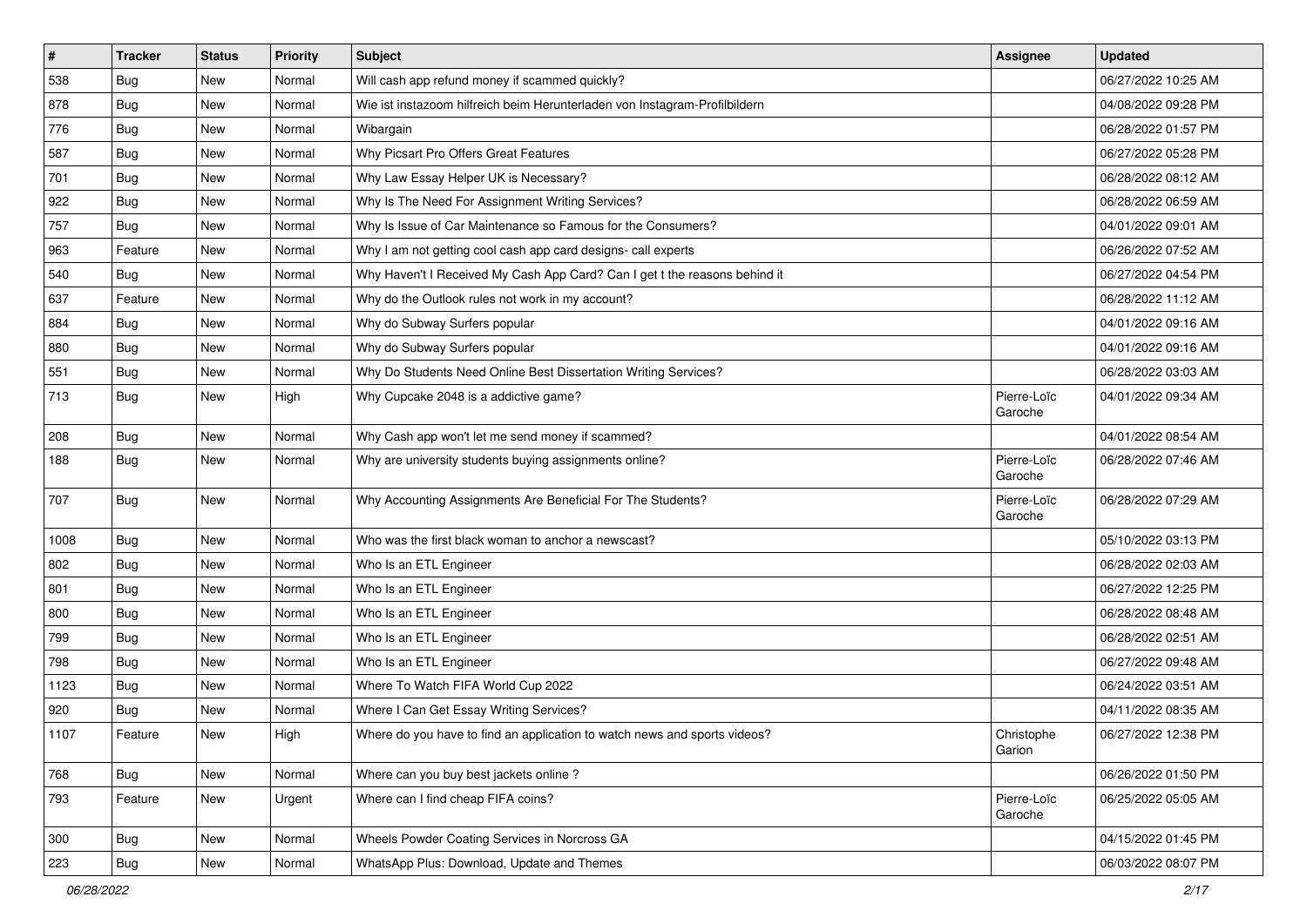| $\vert$ # | <b>Tracker</b> | <b>Status</b> | <b>Priority</b> | <b>Subject</b>                                                             | Assignee               | <b>Updated</b>      |
|-----------|----------------|---------------|-----------------|----------------------------------------------------------------------------|------------------------|---------------------|
| 1099      | Feature        | New           | Normal          | Whatsapp Plus - A New Way Of Communicating                                 |                        | 06/28/2022 07:57 AM |
| 560       | <b>Bug</b>     | <b>New</b>    | Normal          | Whatsapp Aero - Make Your Phone Auto Connect                               |                        | 04/01/2022 09:28 AM |
| 605       | Feature        | <b>New</b>    | Normal          | What will the future of logo design be like?                               |                        | 06/28/2022 01:31 PM |
| 1094      | Bug            | <b>New</b>    | Normal          | What time does direct deposit hit Cash App?                                |                        | 06/14/2022 03:27 PM |
| 1125      | Bug            | <b>New</b>    | Normal          | What is Wordscapes?                                                        |                        | 06/24/2022 09:05 AM |
| 868       | Feature        | New           | Normal          | What Is the Role of a Graphic Designer?                                    | Pierre-Loïc<br>Garoche | 04/01/2022 09:12 AM |
| 927       | Feature        | <b>New</b>    | Normal          | What Is The Right Way To Troubleshoot Cash App Transfer Failed Problems?   |                        | 04/12/2022 05:54 AM |
| 1043      | <b>Bug</b>     | <b>New</b>    | Normal          | What Is The Right Way To Troubleshoot Cash App Transfer Failed Problems?   |                        | 05/25/2022 01:16 PM |
| 523       | Bug            | New           | Normal          | What Is The Right Google Account Recovery Aid To Regain Account Access?    | Pierre-Loïc<br>Garoche | 06/28/2022 05:17 AM |
| 836       | Bug            | <b>New</b>    | Normal          | What Is The Required Amount To Pay As Cash App Clearance Fee?              |                        | 04/01/2022 09:00 AM |
| 636       | Bug            | New           | Normal          | What is the most popular furniture color?                                  |                        | 06/25/2022 04:57 PM |
| 520       | Bug            | <b>New</b>    | Normal          | What Is The Major Role Of Cash.app/Help and Support Page?                  |                        | 06/28/2022 10:45 AM |
| 569       | Bug            | New           | Normal          | What is the incoming and outgoing mail server for Outlook IMAP settings?   | Pierre-Loïc<br>Garoche | 06/27/2022 02:29 AM |
| 570       | Bug            | New           | Normal          | What is Sutton bank cash app customer service phone number?                | Pierre-Loïc<br>Garoche | 06/26/2022 07:49 AM |
| 580       | <b>Bug</b>     | <b>New</b>    | High            | What is Narrative Essay?                                                   | Christophe<br>Garion   | 06/26/2022 04:49 PM |
| 1105      | <b>Bug</b>     | <b>New</b>    | High            | What is Mahjong online?                                                    |                        | 06/28/2022 03:47 AM |
| 496       | Bug            | <b>New</b>    | Normal          | What is Live NetTV?                                                        |                        | 06/27/2022 08:32 PM |
| 761       | Bug            | <b>New</b>    | Normal          | What is it about basketball that makes it so popular in the United States? | Corentin<br>Lauverjat  | 06/27/2022 08:40 PM |
| 792       | Bug            | New           | Normal          | What is Google Camera Mod?                                                 |                        | 06/27/2022 10:20 AM |
| 853       | <b>Bug</b>     | <b>New</b>    | Normal          | what is dr laser                                                           |                        | 04/01/2022 09:13 AM |
| 585       | Bug            | <b>New</b>    | Normal          | What is cash app help number?                                              |                        | 06/26/2022 06:21 PM |
| 764       | Bug            | <b>New</b>    | Normal          | What is available to see what I can watch HBO Max?                         |                        | 06/28/2022 03:59 AM |
| 279       | <b>Bug</b>     | New           | High            | What is an essential feature of an internal communications app?            |                        | 06/28/2022 03:52 AM |
| 667       | Bug            | <b>New</b>    | Normal          | What Is a Ringtone?                                                        |                        | 06/28/2022 06:00 AM |
| 477       | Bug            | <b>New</b>    | Normal          | What Does Online Coupon Mean?                                              |                        | 06/25/2022 11:15 PM |
| 1112      | Bug            | New           | Normal          | What Cash App Policy Says If Random Person Sent Me Money On Cash App?      |                        | 06/27/2022 02:39 AM |
| 1078      | <b>Bug</b>     | New           | Normal          | What Bank Is Cash App On Plaid? Find Clarity And Assistance                |                        | 06/15/2022 11:56 AM |
| 281       | Feature        | <b>New</b>    | Normal          | what are the types of Ringtones?                                           | Anonymous              | 06/28/2022 02:22 PM |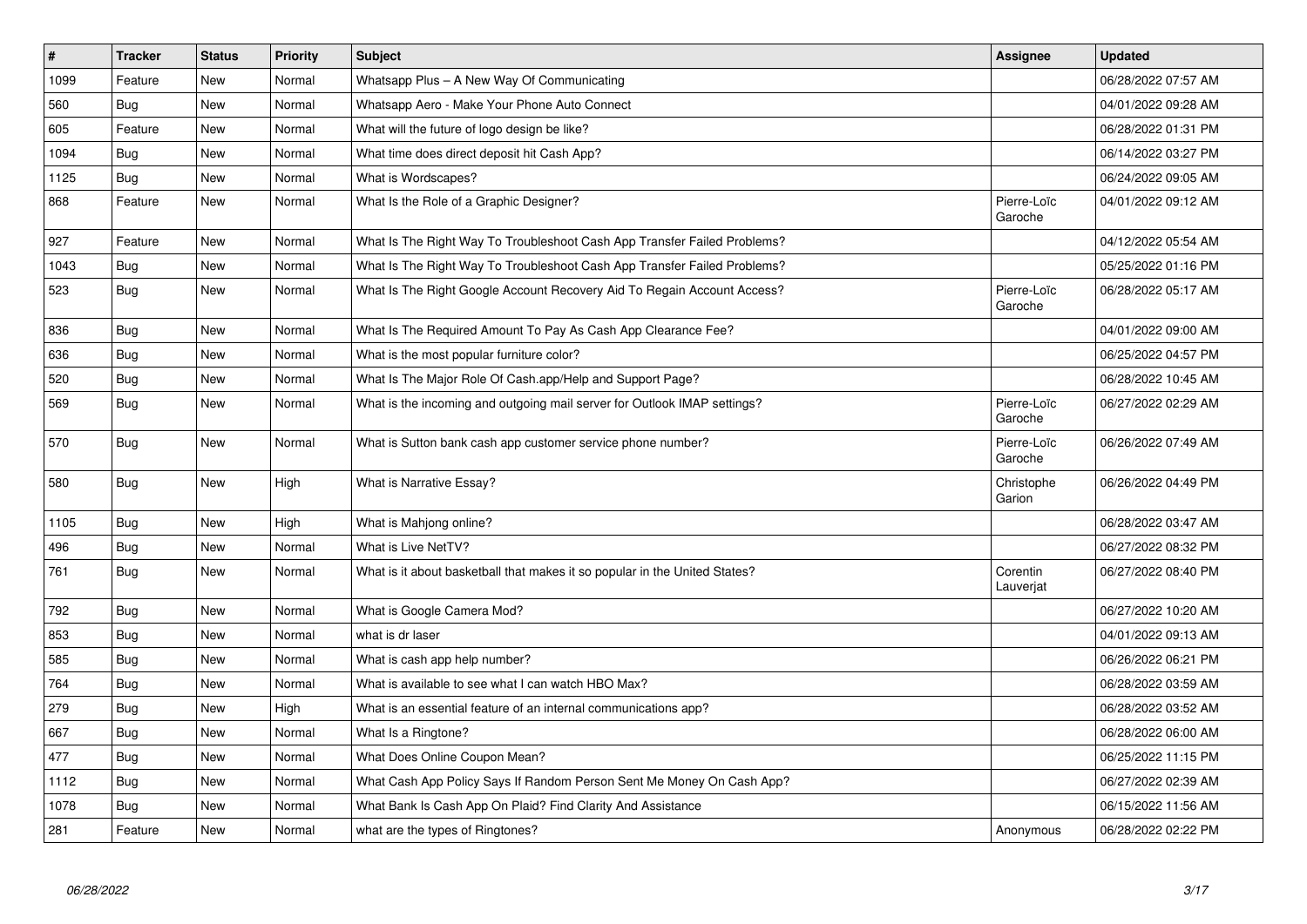| $\vert$ # | <b>Tracker</b> | <b>Status</b> | <b>Priority</b> | <b>Subject</b>                                                                | <b>Assignee</b>        | <b>Updated</b>      |
|-----------|----------------|---------------|-----------------|-------------------------------------------------------------------------------|------------------------|---------------------|
| 1010      | <b>Bug</b>     | New           | Normal          | what are the requirements to borrow money from cash app ? cash app borrow app | Pierre-Loïc<br>Garoche | 05/11/2022 09:29 AM |
| 675       | Bug            | New           | Normal          | What Are Smart Tactics To Fix Cash App Transfer Failed Hurdles?               |                        | 06/27/2022 09:51 AM |
| 559       | <b>Bug</b>     | New           | High            | What Are Permission For Applications like Facebook Sending MMS?               |                        | 06/27/2022 08:34 PM |
| 725       | Feature        | New           | Normal          | What are memo writing services design                                         |                        | 06/24/2022 06:24 AM |
| 857       | <b>Bug</b>     | New           | Normal          | Welcome to the world of classic retro games                                   |                        | 04/01/2022 09:13 AM |
| 686       | Bug            | New           | Normal          | Welcome To The Most Demandable Mahipalpur Escorts Agency                      |                        | 06/27/2022 03:45 PM |
| 548       | Bug            | New           | Normal          | Web N Logo Design                                                             |                        | 06/28/2022 08:24 AM |
| 542       | Bug            | New           | Normal          | Web N Logo Design                                                             |                        | 06/27/2022 07:02 PM |
| 260       | <b>Bug</b>     | <b>New</b>    | Normal          | Web Design Services Near Me                                                   |                        | 06/26/2022 11:55 AM |
| 555       | Bug            | New           | Normal          | web design development in hyderabad                                           |                        | 06/28/2022 05:01 AM |
| 264       | <b>Bug</b>     | New           | Normal          | We Buy Your Unwanted Car                                                      | Corentin<br>Lauverjat  | 06/28/2022 12:43 AM |
| 658       | <b>Bug</b>     | <b>New</b>    | Normal          | Watermelon Nutrition Facts And Health Benefits                                |                        | 06/28/2022 01:57 AM |
| 314       | Bug            | New           | Normal          | Water Extraction Services in Virginia Beach VA                                |                        | 04/01/2022 07:25 AM |
| 313       | Bug            | New           | Normal          | Water Extraction Services in Virginia Beach VA                                |                        | 06/23/2022 02:14 AM |
| 331       | <b>Bug</b>     | New           | Normal          | Water Extraction Services in Norfolk VA                                       |                        | 06/28/2022 06:48 AM |
| 346       | <b>Bug</b>     | New           | Normal          | Water Extraction Services in Chesapeake VA                                    |                        | 04/01/2022 07:15 AM |
| 968       | Feature        | New           | Normal          | watch nfl online free live streaming                                          |                        | 06/25/2022 11:52 PM |
| 974       | <b>Bug</b>     | New           | Normal          | Watch NCAA Football Live Streaming Free                                       |                        | 06/26/2022 05:33 PM |
| 969       | Bug            | New           | Normal          | Watch NCAA Football Live Match Free                                           |                        | 06/28/2022 01:31 PM |
| 1095      | Feature        | New           | High            | Want to Know the Best CV Makers in Dubai?                                     |                        | 06/20/2022 06:29 AM |
| 584       | <b>Bug</b>     | New           | Normal          | Want the cash app customer service number to check balance?                   |                        | 06/28/2022 01:53 AM |
| 1036      | <b>Bug</b>     | New           | Normal          | <b>VPS Material</b>                                                           |                        | 05/18/2022 09:34 PM |
| 981       | <b>Bug</b>     | New           | Normal          | VidMate Mod APK                                                               |                        | 06/28/2022 11:24 AM |
| 620       | Bug            | New           | Normal          | Viagra Meds: Fastest & Quick Delivery On Your Doorstep - USA                  |                        | 06/28/2022 04:33 AM |
| 607       | <b>Bug</b>     | New           | Normal          | Vex 5                                                                         |                        | 06/27/2022 11:24 PM |
| 722       | <b>Bug</b>     | New           | Normal          | Vergrößern Sie Instagram-Fotos mit instazoom                                  | Christophe<br>Garion   | 06/28/2022 07:21 AM |
| 292       | Bug            | New           | Normal          | Venmo to Cash App Transfer Of Money- Explore Here                             |                        | 06/28/2022 12:08 PM |
| 1001      | Bug            | New           | Normal          | Venmo Keep Saying Error?                                                      |                        | 06/27/2022 02:20 AM |
| 301       | <b>Bug</b>     | New           | Normal          | Vehicle Electronics Services in Norcross GA                                   |                        | 04/01/2022 07:18 AM |
| 125       | <b>Bug</b>     | New           | Normal          | vbvnm                                                                         |                        | 04/01/2022 07:55 AM |
| 1066      | Feature        | New           | High            | Using the default Routerlogin.net web address for setup                       |                        | 05/31/2022 12:16 PM |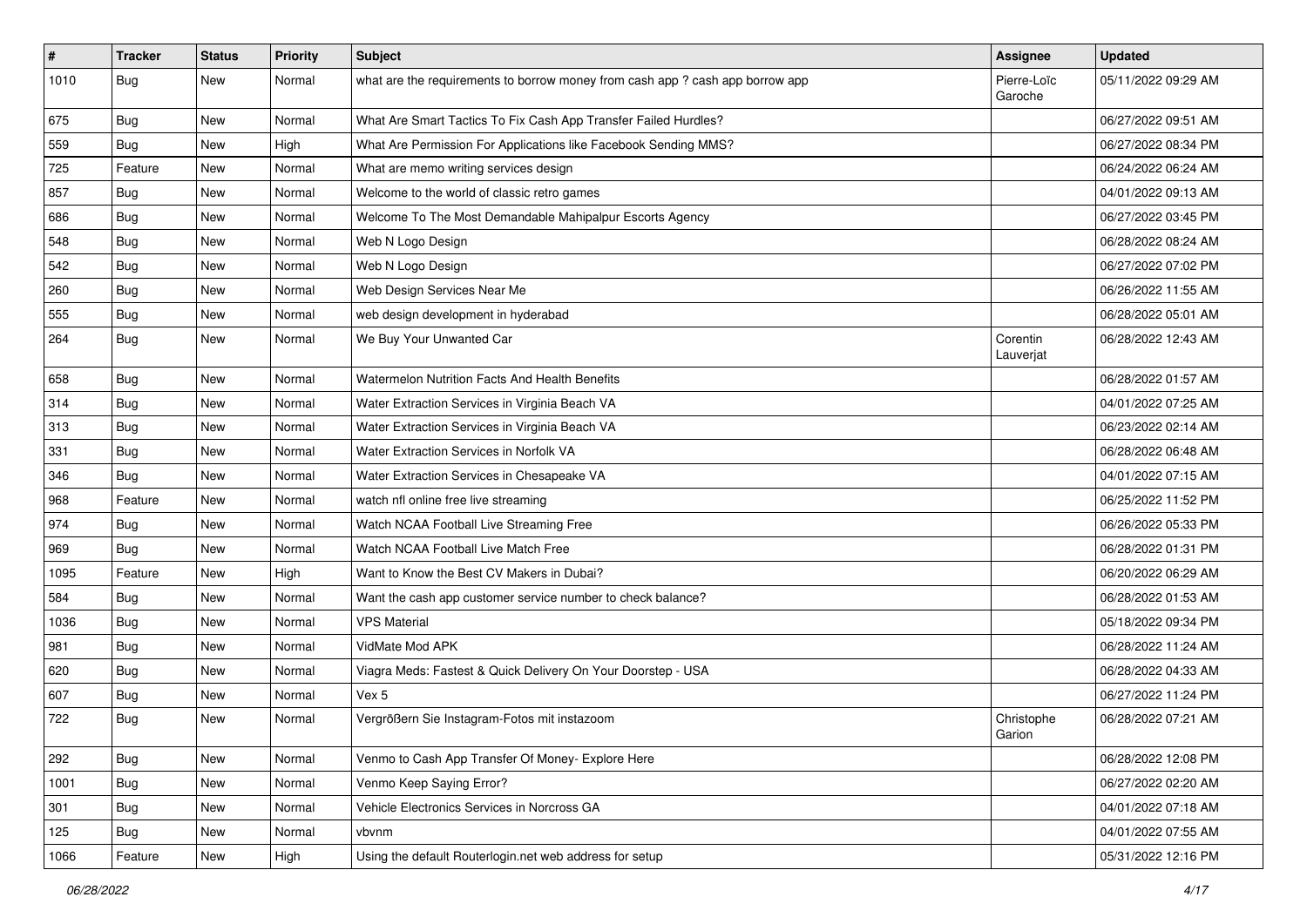| $\vert$ # | <b>Tracker</b> | <b>Status</b> | <b>Priority</b> | Subject                                                                          | <b>Assignee</b>        | <b>Updated</b>      |
|-----------|----------------|---------------|-----------------|----------------------------------------------------------------------------------|------------------------|---------------------|
| 624       | <b>Bug</b>     | New           | Normal          | Use go with the Driving Directions for your go                                   |                        | 06/21/2022 04:54 AM |
| 153       | <b>Bug</b>     | New           | Normal          | urgent loan online                                                               | Christophe<br>Garion   | 06/28/2022 12:49 AM |
| 464       | <b>Bug</b>     | <b>New</b>    | Normal          | Upholstery Cleaning Westchester MA                                               |                        | 06/28/2022 11:39 AM |
| 440       | Bug            | New           | Normal          | Upholstery Cleaning Watertown MA                                                 |                        | 04/01/2022 07:49 AM |
| 415       | Bug            | New           | Normal          | Upholstery Cleaning Somerville MA                                                |                        | 04/01/2022 07:48 AM |
| 324       | Bug            | New           | Normal          | Upholstery Cleaning Services in Virginia Beach VA                                |                        | 04/01/2022 07:26 AM |
| 339       | <b>Bug</b>     | New           | Normal          | Upholstery Cleaning Services in Norfolk VA                                       |                        | 06/17/2022 04:36 AM |
| 355       | <b>Bug</b>     | New           | Normal          | Upholstery Cleaning Services in Chesapeake VA                                    |                        | 04/01/2022 07:14 AM |
| 448       | <b>Bug</b>     | New           | Normal          | <b>Upholstery Cleaning Quincy MA</b>                                             |                        | 04/01/2022 07:48 AM |
| 432       | Bug            | New           | Normal          | Upholstery Cleaning Newton MA                                                    |                        | 04/01/2022 07:50 AM |
| 456       | <b>Bug</b>     | New           | Normal          | Upholstery Cleaning Medford MA                                                   |                        | 04/01/2022 07:28 AM |
| 423       | <b>Bug</b>     | <b>New</b>    | Normal          | Upholstery Cleaning Brookline MA                                                 |                        | 04/01/2022 07:46 AM |
| 407       | <b>Bug</b>     | New           | Normal          | Upholstery Cleaning Boston MA                                                    |                        | 04/01/2022 07:47 AM |
| 472       | <b>Bug</b>     | New           | Normal          | Upholstery Cleaning Arlington MA                                                 |                        | 04/01/2022 07:31 AM |
| 513       | Bug            | New           | Normal          | Unlock cash app account using the easy steps:                                    | Anonymous              | 06/28/2022 08:44 AM |
| 490       | <b>Bug</b>     | New           | Normal          | Unlock cash app account by getting quick solutions from the technical executives |                        | 06/28/2022 03:42 AM |
| 598       | Bug            | <b>New</b>    | Normal          | Universo s / f Download                                                          |                        | 06/25/2022 03:38 PM |
| 597       | Bug            | New           | Normal          | Universo s / f Download                                                          |                        | 06/28/2022 03:36 AM |
| 772       | <b>Bug</b>     | New           | Normal          | united airlines baggage policy                                                   |                        | 06/27/2022 10:53 PM |
| 771       | <b>Bug</b>     | New           | Normal          | united airlines baggage policy                                                   |                        | 06/26/2022 07:19 AM |
| 1093      | Bug            | New           | Normal          | Uniswap Exchange                                                                 | Christophe<br>Garion   | 06/14/2022 11:55 AM |
| 563       | Bug            | New           | Normal          | Understanding the Difference Between Free and Paid Mod Apks                      |                        | 06/28/2022 06:51 AM |
| 861       | Feature        | New           | Low             | <b>Understanding Situational Depression</b>                                      | Pierre-Loïc<br>Garoche | 04/01/2022 09:12 AM |
| 484       | <b>Bug</b>     | New           | Normal          | UK best essay writing service                                                    |                        | 06/27/2022 02:01 PM |
| 483       | Bug            | New           | Normal          | UK best essay writing service                                                    |                        | 06/28/2022 01:35 AM |
| 200       | <b>Bug</b>     | New           | Normal          | uiopi[o                                                                          |                        | 06/28/2022 12:33 AM |
| 168       | Bug            | New           | Normal          | UFC 256 Live Stream Online                                                       |                        | 06/28/2022 08:44 AM |
| 113       | <b>Bug</b>     | New           | Normal          | ufc 254 live                                                                     |                        | 06/27/2022 08:54 AM |
| 495       | <b>Bug</b>     | New           | Normal          | Twitch Clip Downloader Download Twitch Clips Online 2021                         |                        | 06/28/2022 01:38 AM |
| 661       | <b>Bug</b>     | New           | Normal          | Turbo VPN MOD APK Download                                                       |                        | 06/27/2022 07:18 PM |
| 1084      | <b>Bug</b>     | New           | Normal          | <b>Trippie Redd</b>                                                              |                        | 06/11/2022 09:05 AM |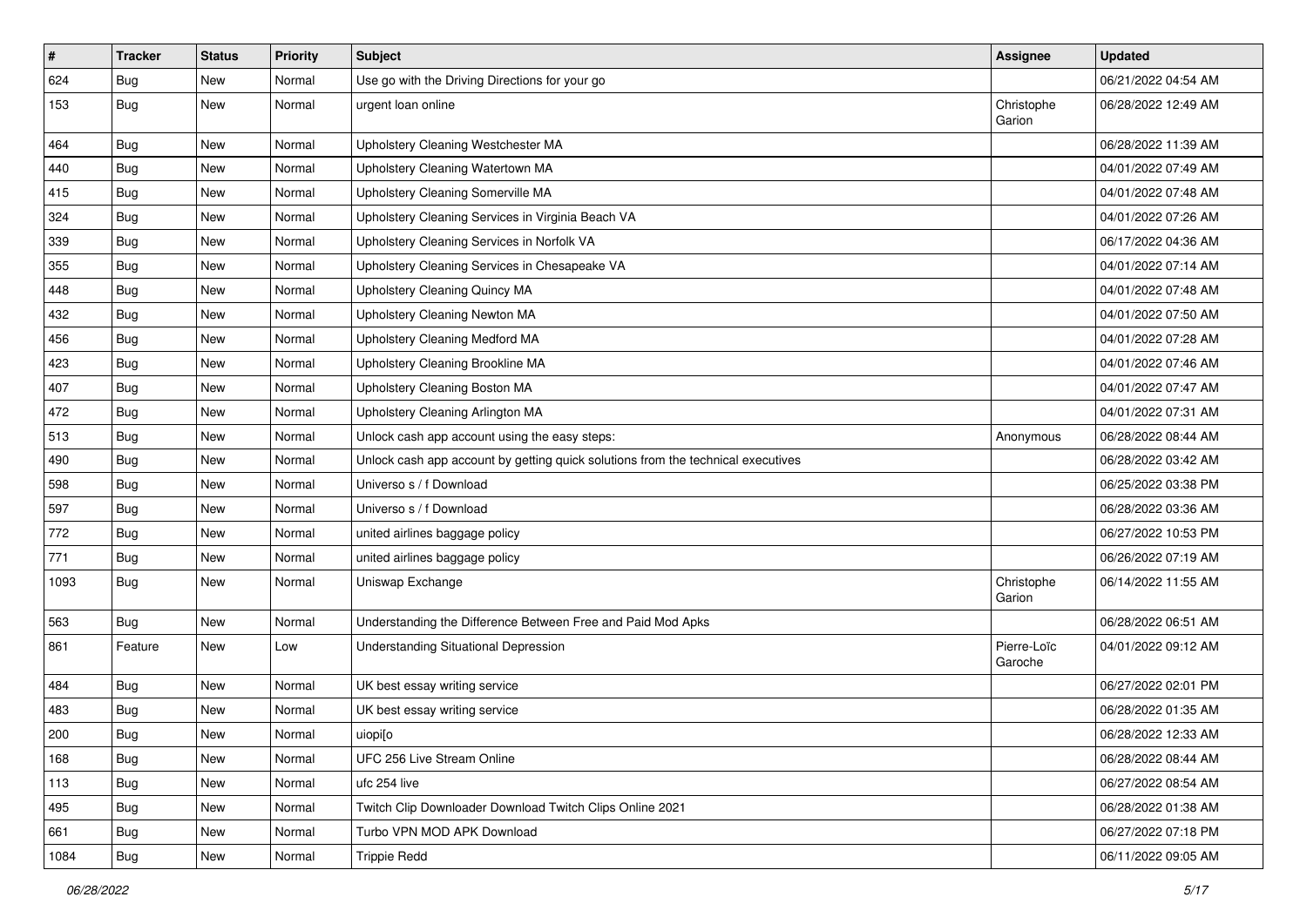| $\vert$ # | <b>Tracker</b> | <b>Status</b> | <b>Priority</b> | Subject                                                                                                 | <b>Assignee</b>        | <b>Updated</b>      |
|-----------|----------------|---------------|-----------------|---------------------------------------------------------------------------------------------------------|------------------------|---------------------|
| 131       | <b>Bug</b>     | New           | Normal          | triokids                                                                                                |                        | 04/01/2022 07:54 AM |
| 178       | Bug            | New           | Normal          | transparent lace wigs                                                                                   |                        | 06/27/2022 11:04 PM |
| 514       | <b>Bug</b>     | New           | Normal          | Trans-Caribbean                                                                                         |                        | 06/28/2022 11:08 AM |
| 909       | <b>Bug</b>     | New           | Normal          | Toca Life World APK                                                                                     |                        | 04/06/2022 04:52 AM |
| 908       | <b>Bug</b>     | New           | Normal          | Toca Life World APK                                                                                     |                        | 04/06/2022 03:18 AM |
| 844       | Bug            | New           | Normal          | To know Chime Routing Number call on the helpline number                                                |                        | 04/01/2022 08:58 AM |
| 837       | <b>Bug</b>     | New           | Normal          | To Create An Instagram Story                                                                            | Pierre-Loïc<br>Garoche | 04/01/2022 08:58 AM |
| 1114      | Bug            | New           | Normal          | To control the car, all you must do is click to go left or right and release the button to go straight. |                        | 06/28/2022 11:16 AM |
| 712       | Bug            | <b>New</b>    | Normal          | <b>Tips and Tricks</b>                                                                                  |                        | 06/28/2022 02:40 AM |
| 321       | Bug            | New           | Normal          | Tile & Grout Cleaning Services in Virginia Beach VA                                                     |                        | 06/28/2022 11:31 AM |
| 336       | <b>Bug</b>     | New           | Normal          | Tile & Grout Cleaning Services in Norfolk VA                                                            |                        | 06/28/2022 11:24 AM |
| 352       | <b>Bug</b>     | New           | Normal          | Tile & Grout Cleaning Services in Chesapeake VA                                                         |                        | 06/27/2022 06:39 PM |
| 945       | Bug            | New           | Normal          | TikTok 18 Mod Apk For Your Android                                                                      |                        | 04/13/2022 09:32 AM |
| 529       | <b>Bug</b>     | New           | Normal          | Thop TV APK - Free Download for Android                                                                 |                        | 06/28/2022 11:37 AM |
| 642       | Bug            | New           | Normal          | thong tin thoi tiet ngay hom nay                                                                        |                        | 06/27/2022 10:03 AM |
| 645       | Bug            | New           | Normal          | thong tin chinh xac nhat hom nay                                                                        |                        | 06/26/2022 09:46 PM |
| 639       | Bug            | New           | Normal          | thong tin chinh xac                                                                                     |                        | 06/27/2022 09:48 AM |
| 743       | Bug            | New           | Normal          | They promote 'pixel art' contests and a 'game jam' related to the work and figure of Carlos Casares     |                        | 06/28/2022 12:04 PM |
| 1065      | <b>Bug</b>     | New           | Normal          | The top foreign language training game in 2022                                                          |                        | 06/07/2022 04:05 AM |
| 891       | Bug            | New           | Normal          | The most interesting game today, have you tried it?                                                     |                        | 04/01/2022 09:17 AM |
| 512       | <b>Bug</b>     | New           | Normal          | The Importance Of Using Custom Writing Services                                                         |                        | 06/27/2022 07:52 PM |
| 672       | Bug            | New           | Normal          | The easiest way to delete ringtones on iPhone                                                           |                        | 06/27/2022 03:38 AM |
| 1033      | Bug            | New           | Normal          | The best slope 2 online games to play right now                                                         |                        | 05/17/2022 10:55 AM |
| 723       | <b>Bug</b>     | New           | High            | The best horror game in 2021                                                                            | Christophe<br>Garion   | 06/28/2022 07:06 AM |
| 674       | Bug            | New           | Normal          | The best game in 2021                                                                                   | Pierre-Loïc<br>Garoche | 06/28/2022 08:19 AM |
| 1028      | <b>Bug</b>     | New           | Normal          | The Best Free Online Game to Play with Friends                                                          |                        | 05/16/2022 05:00 AM |
| 625       | <b>Bug</b>     | New           | Normal          | The best free online driving directions tool                                                            |                        | 04/01/2022 09:28 AM |
| 930       | <b>Bug</b>     | New           | Normal          | The best free games online                                                                              |                        | 04/12/2022 09:05 AM |
| 932       | Bug            | New           | Normal          | The best epic, long-playing PC games will consume days of your life.                                    |                        | 05/15/2022 07:44 PM |
| 749       | Bug            | New           | Normal          | The Best Bubble Shooter Game for Android                                                                |                        | 06/26/2022 12:12 PM |
| 221       | Bug            | New           | Normal          | The Best APk                                                                                            |                        | 04/01/2022 08:49 AM |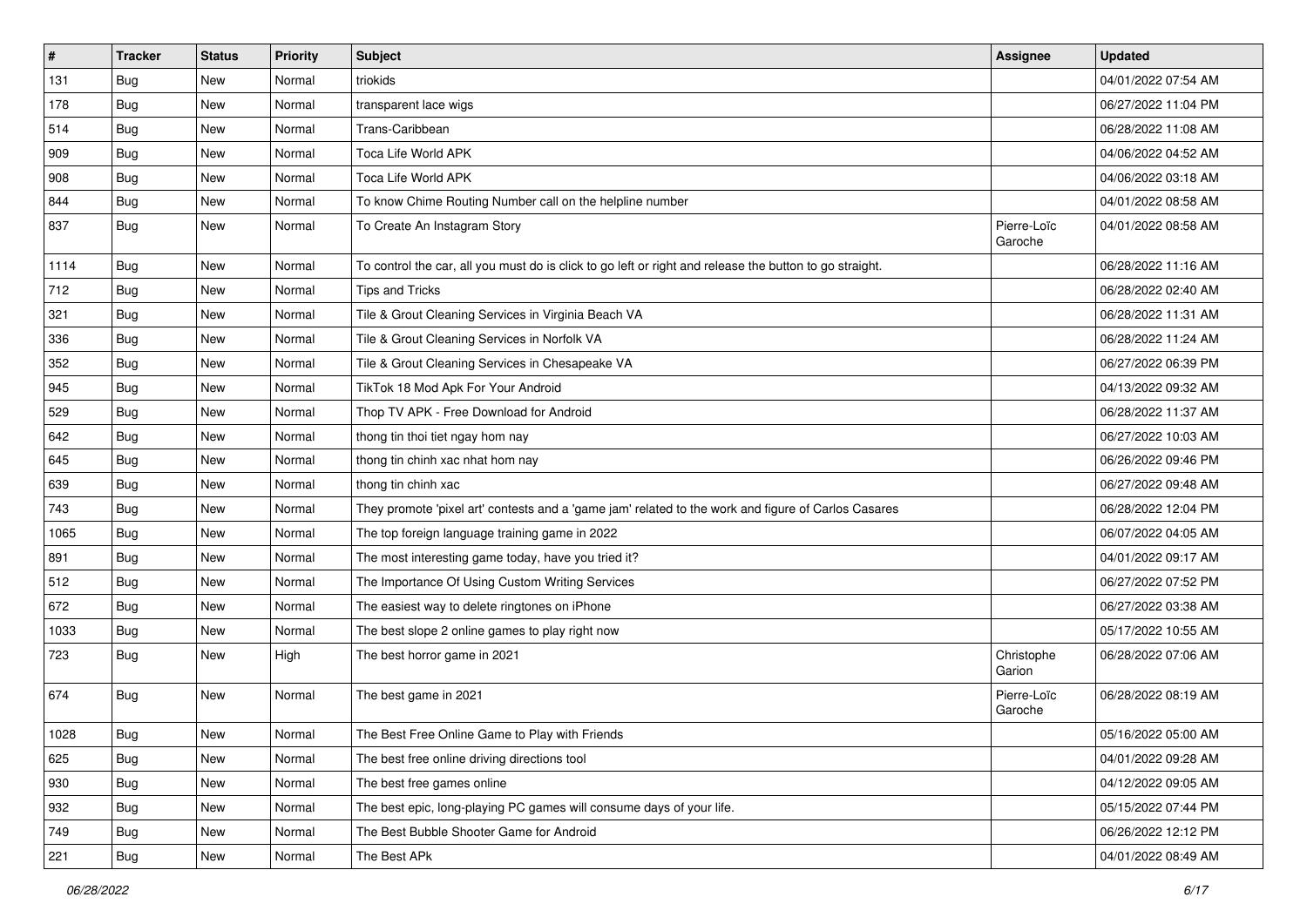| $\pmb{\#}$ | <b>Tracker</b> | <b>Status</b> | <b>Priority</b> | Subject                                                            | <b>Assignee</b>        | <b>Updated</b>      |
|------------|----------------|---------------|-----------------|--------------------------------------------------------------------|------------------------|---------------------|
| 246        | <b>Bug</b>     | New           | Normal          | The Beast App                                                      |                        | 06/28/2022 09:31 AM |
| 970        | <b>Bug</b>     | New           | Normal          | The Amount Of Time Does Cash App Direct Deposit Time Take?         |                        | 06/26/2022 07:32 PM |
| 1040       | Bug            | New           | Normal          | thabet                                                             |                        | 05/19/2022 08:05 PM |
| 482        | <b>Bug</b>     | New           | Normal          | <b>Text Window</b>                                                 |                        | 06/28/2022 01:42 PM |
| 498        | <b>Bug</b>     | New           | Normal          | Téléchargeur SoundCloud : SoundCloud en Mp3                        | Christophe<br>Garion   | 06/28/2022 03:54 AM |
| 961        | Bug            | New           | Normal          | TeaTv is an Android                                                |                        | 06/26/2022 02:02 PM |
| 644        | Bug            | New           | Normal          | <b>TeaTV App Review</b>                                            |                        | 06/27/2022 11:47 AM |
| 664        | Bug            | New           | Normal          | Tea TV Apk Download - The Best Way to Watch Movies Offline         |                        | 06/26/2022 12:59 PM |
| 691        | <b>Bug</b>     | New           | Normal          | tea garden dublin                                                  |                        | 04/01/2022 09:31 AM |
| 926        | Bug            | New           | Normal          | tavor 7                                                            |                        | 06/22/2022 05:08 PM |
| 925        | <b>Bug</b>     | New           | Normal          | tavor 7                                                            |                        | 06/15/2022 03:45 AM |
| 710        | <b>Bug</b>     | New           | Normal          | Take Necessary Assistance If You Are Unable Activate Cash App Card |                        | 06/25/2022 09:26 PM |
| 1070       | Feature        | New           | Normal          | <b>Tableau Consulting Expertise</b>                                |                        | 06/09/2022 11:50 AM |
| 1000       | Bug            | New           | Normal          | Super easy way to zoom photos and upload to Instagram              | Christophe<br>Garion   | 05/07/2022 11:06 AM |
| 1120       | <b>Bug</b>     | New           | Normal          | Summary of 5 best coloring apps on phones                          |                        | 06/26/2022 11:32 AM |
| 1011       | Bug            | New           | Normal          | Summary of 10 best coloring apps on phones                         |                        | 05/11/2022 10:58 AM |
| 140        | <b>Bug</b>     | New           | Normal          | sugarbalanceusa                                                    |                        | 06/28/2022 12:05 AM |
| 126        | Feature        | New           | Normal          | Stussy Air Force 1 replica                                         |                        | 06/28/2022 05:31 AM |
| 558        | Feature        | New           | Normal          | <b>Stunning Classic Sofas</b>                                      |                        | 06/27/2022 04:44 PM |
| 967        | Feature        | New           | Normal          | stream live nfl games free online                                  |                        | 06/26/2022 10:09 AM |
| 319        | <b>Bug</b>     | New           | Normal          | Steam Cleaning Services in Virginia Beach VA                       |                        | 04/01/2022 07:27 AM |
| 334        | <b>Bug</b>     | New           | Normal          | Steam Cleaning Services in Norfolk VA                              |                        | 04/01/2022 07:25 AM |
| 349        | <b>Bug</b>     | New           | Normal          | Steam Cleaning Services in Chesapeake VA                           |                        | 04/01/2022 07:14 AM |
| 309        | Bug            | New           | Normal          | Stain Removal Services in Virginia Beach VA                        |                        | 04/01/2022 07:19 AM |
| 327        | <b>Bug</b>     | New           | Normal          | Stain Removal Services in Norfolk VA                               |                        | 04/01/2022 07:26 AM |
| 342        | <b>Bug</b>     | New           | Normal          | Stain Removal Services in Chesapeake VA                            |                        | 04/01/2022 07:22 AM |
| 312        | <b>Bug</b>     | New           | Normal          | Stain Protection Services in Virginia Beach VA                     |                        | 06/28/2022 08:22 AM |
| 330        | Bug            | New           | Normal          | Stain Protection Services in Norfolk VA                            |                        | 04/01/2022 07:26 AM |
| 345        | <b>Bug</b>     | New           | Normal          | Stain Protection Services in Chesapeake VA                         |                        | 06/28/2022 06:52 AM |
| 814        | <b>Bug</b>     | New           | Normal          | Stage Fright Cure                                                  | Pierre-Loïc<br>Garoche | 06/28/2022 12:31 AM |
| 773        | <b>Bug</b>     | New           | Normal          | Spades - Play online free                                          |                        | 06/28/2022 12:26 PM |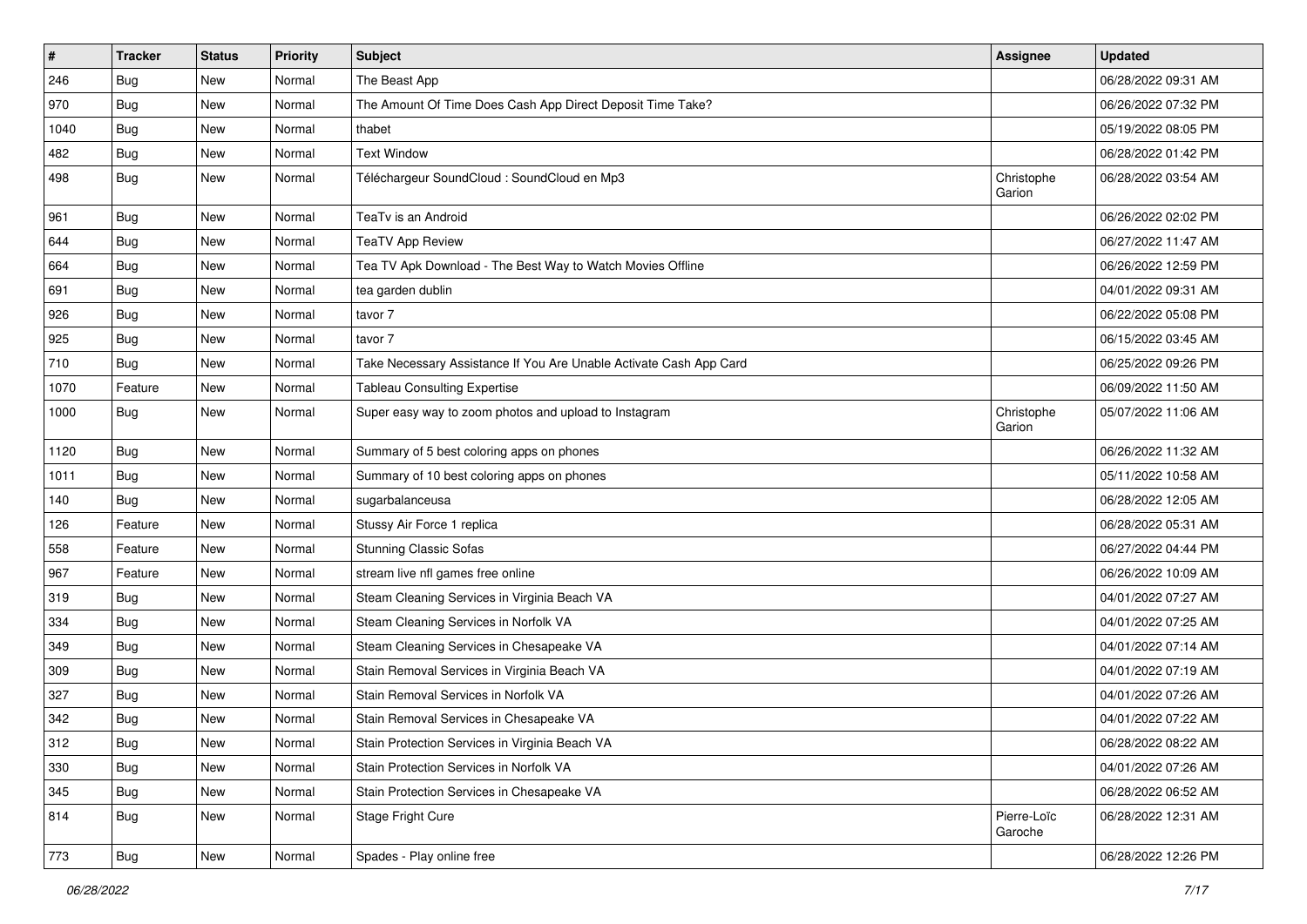| #    | <b>Tracker</b> | <b>Status</b> | <b>Priority</b> | <b>Subject</b>                                                                       | <b>Assignee</b>        | <b>Updated</b>      |
|------|----------------|---------------|-----------------|--------------------------------------------------------------------------------------|------------------------|---------------------|
| 526  | <b>Bug</b>     | New           | Normal          | Soundcloud to mp3 converter - Download Soundcloud songs                              |                        | 06/27/2022 01:55 PM |
| 869  | <b>Bug</b>     | New           | Normal          | Sonnerie Post Malone 2022                                                            |                        | 04/13/2022 11:05 AM |
| 141  | Feature        | New           | Normal          | Something about jerry curly                                                          |                        | 06/28/2022 02:03 PM |
| 718  | <b>Bug</b>     | New           | High            | Solve Complex Accounting Assignments                                                 | Hamza<br>Bourbouh      | 06/27/2022 08:38 PM |
| 222  | <b>Bug</b>     | New           | Normal          | Social Profile links                                                                 |                        | 06/27/2022 01:15 PM |
| 1048 | <b>Bug</b>     | New           | Normal          | So zeigen Sie ein Instagram-Profilbild an und vergrößern es                          |                        | 05/25/2022 06:56 AM |
| 992  | Bug            | New           | Normal          | So vergrößern Sie Ihr Instagram-Profilbild                                           |                        | 06/26/2022 11:29 PM |
| 576  | Bug            | New           | Normal          | So laden Sie ein Instagram-Bild herunter                                             |                        | 06/28/2022 01:51 PM |
| 1018 | <b>Bug</b>     | New           | Normal          | So erhalten Sie ein kostenloses Hörbuch                                              |                        | 06/28/2022 10:39 AM |
| 136  | Bug            | New           | Normal          | snappow                                                                              |                        | 06/28/2022 06:05 AM |
| 809  | <b>Bug</b>     | New           | Normal          | Smash Karts - immerse yourself in the exciting race                                  |                        | 06/28/2022 09:57 AM |
| 897  | <b>Bug</b>     | New           | Normal          | Slot Pulsa Pragmatic Play                                                            | Xavier Thirioux        | 04/01/2022 12:08 PM |
| 63   | Feature        | New           | Normal          | Skip normalization step in mutation generation if it possible                        | Pierre-Loïc<br>Garoche | 06/27/2022 04:16 PM |
| 1109 | Feature        | <b>New</b>    | Normal          | Six Guns Mod Apk Answers Your Questions                                              | Christophe<br>Garion   | 06/26/2022 09:12 AM |
| 1110 | Bug            | New           | Normal          | Six Guns Mod Apk Answers Your Questions                                              | Pierre-Loïc<br>Garoche | 06/20/2022 04:42 AM |
| 1108 | <b>Bug</b>     | New           | Normal          | Six Guns Mod Apk Answers Your Questions                                              |                        | 06/26/2022 06:26 PM |
| 931  | Feature        | New           | High            | Situs Judi Slot Online apel888                                                       | Pierre-Loïc<br>Garoche | 06/26/2022 01:07 AM |
| 808  | <b>Bug</b>     | New           | Normal          | Sinnvolle Guten-Morgen-Grüße                                                         |                        | 06/28/2022 09:47 AM |
| 567  | Bug            | New           | Normal          | Singapore assignment help                                                            |                        | 06/28/2022 04:12 AM |
| 72   | <b>Bug</b>     | New           | Normal          | Simulinkd does not match Lustre using EMF backend when using nested Merge expression | Pierre-Loïc<br>Garoche | 04/01/2022 08:06 AM |
| 500  | Bug            | New           | Normal          | Simply contact the technical team, to find the solution to cash app refund problems. | Pierre-Loïc<br>Garoche | 06/28/2022 08:00 AM |
| 898  | <b>Bug</b>     | New           | Normal          | Shadow Fight 2 Mod APK                                                               |                        | 04/02/2022 09:17 AM |
| 652  | <b>Bug</b>     | New           | Normal          | <b>Sesame Health Benefits</b>                                                        |                        | 06/28/2022 03:01 AM |
| 1055 | <b>Bug</b>     | New           | Normal          | seo apk                                                                              | Pierre-Loïc<br>Garoche | 05/27/2022 06:23 AM |
| 197  | Bug            | New           | Normal          | SBL JABORANDI PLUS HAIR OIL - COMPLETE SCALP CARE (100ML)                            |                        | 06/28/2022 03:43 AM |
| 199  | <b>Bug</b>     | New           | Normal          | SBL CLEARSTONE DROPS (30ML)                                                          |                        | 04/01/2022 08:23 AM |
| 252  | Bug            | New           | Normal          | Samsung U600 - Is Essential Business And Personal Phone                              |                        | 04/04/2022 04:45 AM |
| 791  | <b>Bug</b>     | New           | Normal          | Samsnung TV Plus is not working                                                      |                        | 04/01/2022 09:03 AM |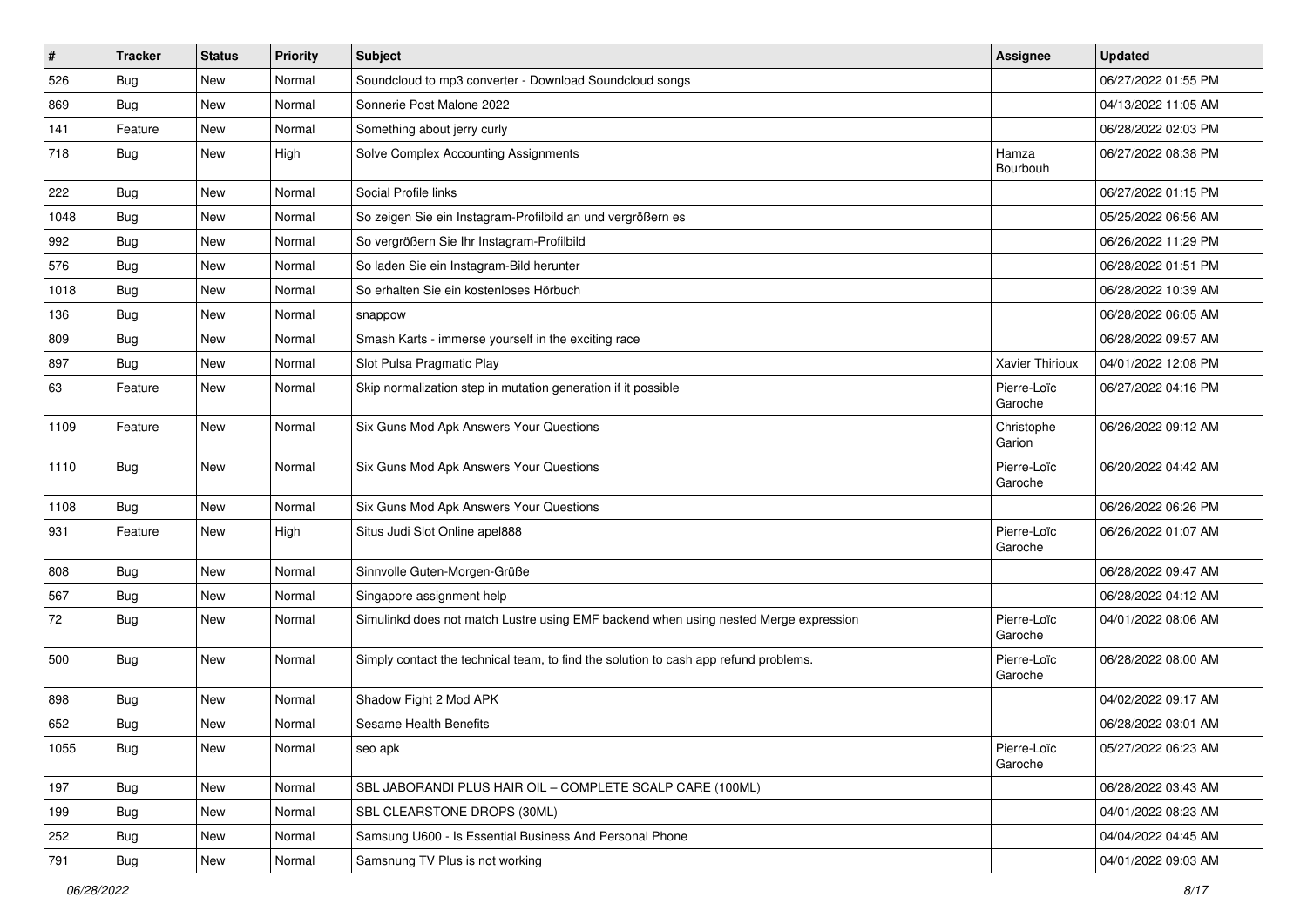| $\sharp$ | <b>Tracker</b> | <b>Status</b> | <b>Priority</b> | Subject                                                             | <b>Assignee</b> | <b>Updated</b>      |
|----------|----------------|---------------|-----------------|---------------------------------------------------------------------|-----------------|---------------------|
| 902      | Feature        | New           | Normal          | salo717                                                             |                 | 05/18/2022 10:35 AM |
| 651      | <b>Bug</b>     | New           | Normal          | Salmon Health Benefits                                              |                 | 06/27/2022 12:42 AM |
| 794      | Feature        | New           | Normal          | Safe place to buy fifa coins                                        |                 | 06/28/2022 11:15 AM |
| 638      | <b>Bug</b>     | New           | Normal          | Run 3 game                                                          |                 | 06/26/2022 06:31 AM |
| 322      | Bug            | New           | Normal          | Rug Cleaning Services in Virginia Beach VA                          |                 | 04/01/2022 07:26 AM |
| 337      | <b>Bug</b>     | New           | Normal          | Rug Cleaning Services in Norfolk VA                                 |                 | 04/01/2022 07:23 AM |
| 353      | Bug            | New           | Normal          | Rug Cleaning Services in Chesapeake VA                              |                 | 04/01/2022 07:14 AM |
| 160      | <b>Bug</b>     | New           | Normal          | rtyuiv wbhyu                                                        |                 | 04/01/2022 07:56 AM |
| 261      | <b>Bug</b>     | New           | Normal          | Ringtone Downloads - Easy Ways Come Up With Your Own Ringtones      |                 | 06/28/2022 09:31 AM |
| 595      | Bug            | <b>New</b>    | Normal          | RFM Online - une révolution dans la gestion de l'identité numérique |                 | 06/27/2022 11:06 PM |
| 250      | <b>Bug</b>     | New           | Normal          | Reviews of phone ringtones                                          |                 | 06/27/2022 07:29 AM |
| 804      | Bug            | New           | Normal          | Review                                                              |                 | 06/27/2022 08:38 PM |
| 471      | <b>Bug</b>     | New           | Normal          | Residential Floor Cleaning Westchester MA                           |                 | 06/28/2022 12:23 PM |
| 447      | <b>Bug</b>     | New           | Normal          | Residential Floor Cleaning Watertown MA                             |                 | 04/01/2022 07:49 AM |
| 422      | <b>Bug</b>     | <b>New</b>    | Normal          | Residential Floor Cleaning Somerville MA                            |                 | 04/01/2022 07:46 AM |
| 455      | Bug            | New           | Normal          | Residential Floor Cleaning Quincy MA                                |                 | 04/01/2022 07:38 AM |
| 439      | <b>Bug</b>     | New           | Normal          | Residential Floor Cleaning Newton MA                                |                 | 04/01/2022 07:49 AM |
| 463      | Bug            | New           | Normal          | Residential Floor Cleaning Medford MA                               |                 | 04/01/2022 07:32 AM |
| 431      | Bug            | New           | Normal          | Residential Floor Cleaning Brookline MA                             |                 | 04/01/2022 07:50 AM |
| 414      | Bug            | <b>New</b>    | Normal          | Residential Floor Cleaning Boston MA                                |                 | 04/01/2022 07:46 AM |
| 1082     | <b>Bug</b>     | New           | Normal          | Reset chime bank password without phone number                      |                 | 06/15/2022 11:56 AM |
| 127      | Feature        | New           | Normal          | replica af1                                                         |                 | 04/01/2022 07:55 AM |
| 139      | Bug            | New           | Normal          | relseo                                                              |                 | 06/28/2022 02:17 AM |
| 695      | <b>Bug</b>     | New           | Normal          | Refer Listas IPTV Apk                                               |                 | 06/27/2022 05:13 PM |
| 875      | Bug            | New           | Normal          | Red ball game                                                       |                 | 04/01/2022 09:15 AM |
| 243      | Feature        | New           | Normal          | Reconstruir la pandilla de la mafia en Gangstar Vegas MOD APK       |                 | 06/27/2022 07:53 PM |
| 207      | Feature        | New           | Low             | real estate lead conversion                                         |                 | 06/27/2022 01:02 AM |
| 704      | Bug            | New           | Normal          | Reach support team of Chime Customer Service for instant help       |                 | 06/28/2022 04:57 AM |
| 917      | <b>Bug</b>     | New           | Normal          | Random Person Sent Me Money on Cash App-find solution?              |                 | 04/09/2022 12:32 PM |
| 552      | Feature        | New           | Normal          | Radio rfm and the benefits of radio rfm                             |                 | 06/27/2022 01:44 PM |
| 549      | Bug            | New           | Normal          | Radio Luisteren                                                     |                 | 06/26/2022 11:56 AM |
| 1096     | <b>Bug</b>     | New           | Normal          | Race and experience new life.                                       |                 | 06/26/2022 06:07 PM |
| 546      | Feature        | New           | Normal          | Quickbooks Error                                                    |                 | 06/27/2022 03:44 PM |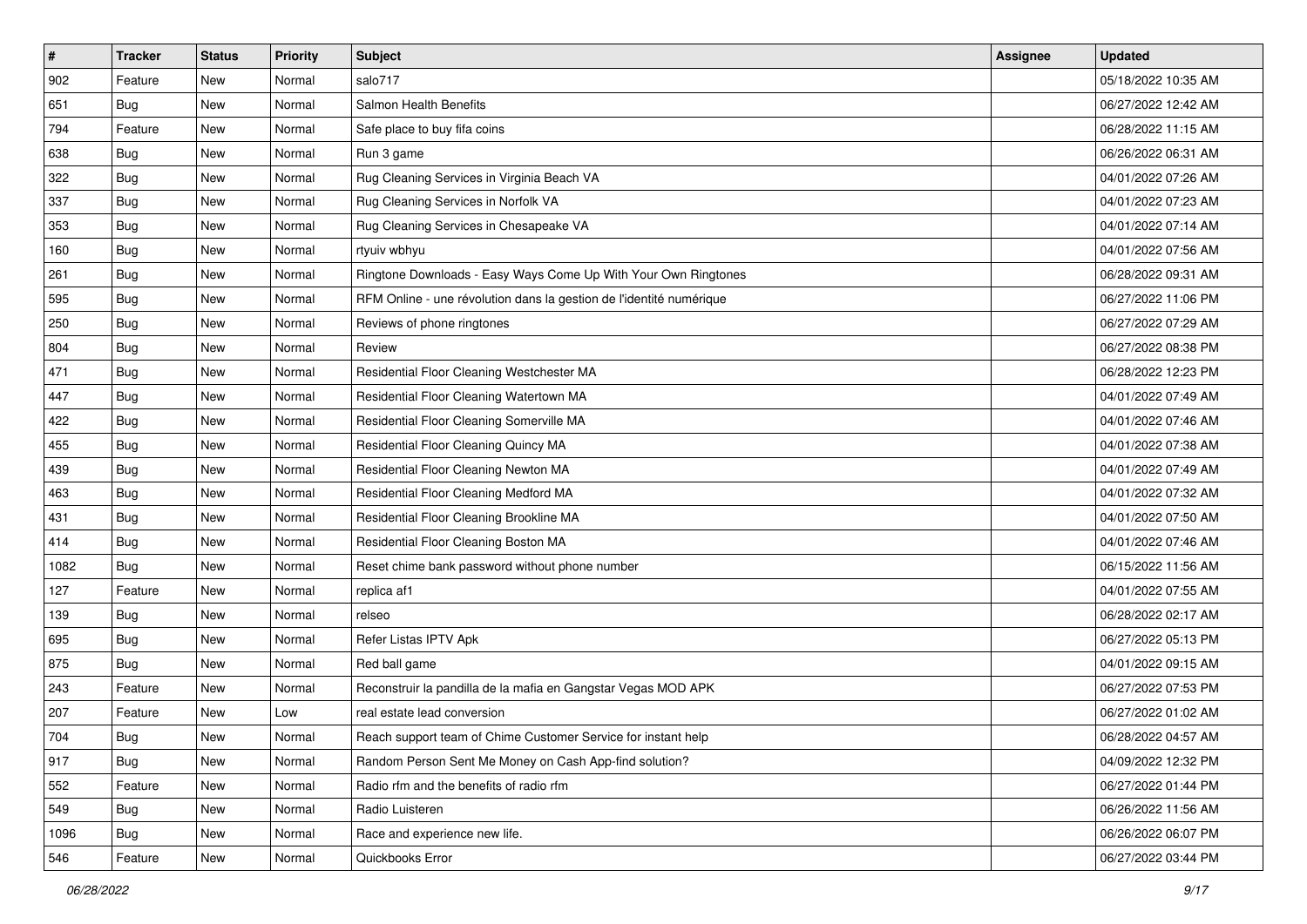| $\vert$ # | <b>Tracker</b> | <b>Status</b> | <b>Priority</b> | <b>Subject</b>                                                              | <b>Assignee</b>        | <b>Updated</b>      |
|-----------|----------------|---------------|-----------------|-----------------------------------------------------------------------------|------------------------|---------------------|
| 488       | <b>Bug</b>     | New           | Normal          | Quick solution to solve cash app dispute by the technical team              |                        | 06/27/2022 02:04 AM |
| 1023      | Bug            | New           | Normal          | Questions That Are Typically Asked About Trap The Cat                       |                        | 05/14/2022 03:51 AM |
| 244       | Bug            | New           | Normal          | Quels sont les avantages des stations de radio en ligne.                    |                        | 06/28/2022 11:56 AM |
| 715       | <b>Bug</b>     | New           | Normal          | Puppy Playtime Descargar gratis                                             |                        | 06/27/2022 01:57 PM |
| 850       | <b>Bug</b>     | New           | Normal          | Puppy Playtime APK Android                                                  |                        | 04/01/2022 09:14 AM |
| 797       | Bug            | New           | Normal          | Psychedelic                                                                 | Christophe<br>Garion   | 06/27/2022 06:07 AM |
| 73        | Bug            | New           | Urgent          | properties ID is not set in Json in EMF backend                             | Pierre-Loïc<br>Garoche | 06/27/2022 09:11 PM |
| 517       | <b>Bug</b>     | New           | Normal          | Proficient tips to take help of cash app support professionals:             |                        | 06/26/2022 07:34 AM |
| 152       | Bug            | New           | High            | professional bridal makeup artist                                           | Christophe<br>Garion   | 06/26/2022 05:44 PM |
| 211       | Bug            | New           | Normal          | Problem in Cash App rebate? Call Cash App customer service number for help. |                        | 06/27/2022 09:05 PM |
| 173       | Feature        | New           | Normal          | private limited company registration                                        |                        | 06/27/2022 04:47 AM |
| 1113      | <b>Bug</b>     | New           | Normal          | Press the button to control your car                                        |                        | 06/20/2022 12:09 PM |
| 603       | Bug            | New           | Normal          | Premiere gratuito da lista de IPTV                                          |                        | 06/28/2022 03:48 AM |
| 218       | <b>Bug</b>     | New           | Normal          | Popular Educational trends                                                  |                        | 06/28/2022 01:05 PM |
| 872       | <b>Bug</b>     | New           | Normal          | Poppy Playtime Horror Game Free                                             |                        | 04/01/2022 09:11 AM |
| 830       | Bug            | New           | Normal          | Poppy Playtime APK                                                          |                        | 06/27/2022 10:31 PM |
| 860       | <b>Bug</b>     | New           | Normal          | pokemon guide                                                               | Pierre-Loïc<br>Garoche | 06/18/2022 08:18 PM |
| 766       | Bug            | New           | Normal          | Pobreflix Mod APK Review                                                    |                        | 06/28/2022 08:56 AM |
| 648       | Feature        | New           | Normal          | <b>Plum Health Benefits</b>                                                 |                        | 06/27/2022 12:54 AM |
| 606       | Feature        | New           | Normal          | Play unblocked cookie crush 3                                               | Pierre-Loïc<br>Garoche | 06/27/2022 08:45 AM |
| 600       | Bug            | New           | Normal          | Play Store Pro                                                              |                        | 06/27/2022 09:43 PM |
| 816       | <b>Bug</b>     | New           | Normal          | Play Scribble io fun with everyone                                          |                        | 06/28/2022 12:09 AM |
| 640       | <b>Bug</b>     | New           | Normal          | play game with me                                                           |                        | 06/28/2022 06:33 AM |
| 556       | <b>Bug</b>     | New           | Normal          | Play Game Mod Apk With Your Friends                                         |                        | 06/27/2022 09:42 PM |
| 752       | Bug            | New           | Normal          | Plagerism checker                                                           |                        | 06/26/2022 06:33 PM |
| 744       | Bug            | New           | Normal          | <b>Pixel Survive</b>                                                        |                        | 06/28/2022 05:13 AM |
| 172       | Feature        | New           | Normal          | pgdm colleges in bangalore                                                  |                        | 06/23/2022 10:47 PM |
| 649       | Feature        | New           | Normal          | Pear Health Benefits                                                        |                        | 06/28/2022 08:04 AM |
| 654       | Feature        | New           | Normal          | Peach Health Benefits                                                       |                        | 06/28/2022 10:03 AM |
| 975       | Bug            | New           | Normal          | Payback 2 Mod APK                                                           |                        | 05/05/2022 10:56 AM |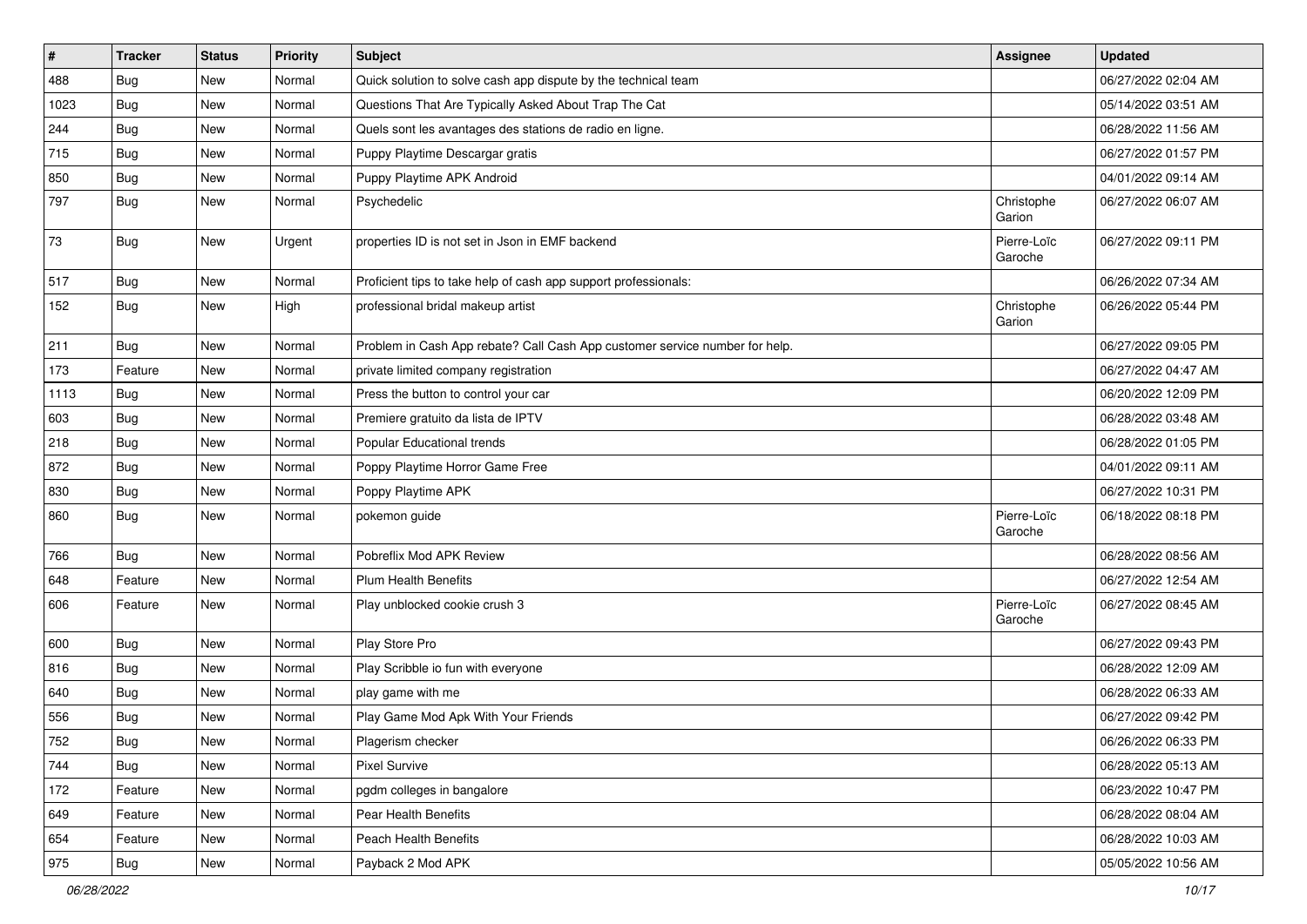| $\sharp$ | <b>Tracker</b> | <b>Status</b> | <b>Priority</b> | Subject                                                           | <b>Assignee</b>       | <b>Updated</b>      |
|----------|----------------|---------------|-----------------|-------------------------------------------------------------------|-----------------------|---------------------|
| 1090     | <b>Bug</b>     | New           | Normal          | Pay Someone To Do My Assignment                                   |                       | 06/11/2022 03:15 PM |
| 1089     | Bug            | <b>New</b>    | Normal          | Pay Someone To Do My Assignment                                   |                       | 06/15/2022 04:44 AM |
| 817      | Bug            | New           | Normal          | Pacman 30th Anniversary                                           |                       | 06/28/2022 09:20 AM |
| 280      | <b>Bug</b>     | <b>New</b>    | Normal          | Pacific Web Design                                                |                       | 06/28/2022 01:25 PM |
| 138      | Bug            | New           | Normal          | own-sweethome                                                     |                       | 06/27/2022 08:22 PM |
| 662      | <b>Bug</b>     | New           | Normal          | Oreo TV Download - The Easiest Way to Watch Live TV               |                       | 06/27/2022 03:14 PM |
| 643      | Bug            | <b>New</b>    | Normal          | Oreo TV Apk Download                                              |                       | 06/26/2022 11:50 PM |
| 858      | Bug            | New           | Normal          | opourid                                                           | Christophe<br>Garion  | 04/01/2022 09:13 AM |
| 1047     | <b>Bug</b>     | <b>New</b>    | Normal          | Opensea                                                           | Corentin<br>Lauverjat | 05/24/2022 02:32 PM |
| 753      | Bug            | <b>New</b>    | Normal          | onlineessaygrader                                                 |                       | 06/28/2022 05:55 AM |
| 619      | Bug            | <b>New</b>    | Normal          | Online Trusted Medicine Store in US for Health - Genericmedsupply |                       | 06/27/2022 12:12 AM |
| 609      | <b>Bug</b>     | New           | High            | Online Trusted Medicine Store in US for Health - Genericmedsupply |                       | 06/27/2022 12:02 PM |
| 740      | Feature        | New           | Normal          | Online Thesis Help USA                                            |                       | 06/27/2022 03:19 AM |
| 856      | <b>Bug</b>     | New           | Normal          | Online Classes Assistance Help For Student                        |                       | 04/01/2022 09:13 AM |
| 855      | Bug            | New           | Normal          | Online Classes Assistance Help For Student                        |                       | 04/01/2022 09:13 AM |
| 848      | Feature        | New           | Normal          | <b>Online Classes Assistance</b>                                  |                       | 04/01/2022 08:57 AM |
| 1056     | Feature        | New           | Normal          | <b>Online Class Issues</b>                                        |                       | 05/28/2022 12:44 AM |
| 681      | Feature        | New           | High            | Online Class                                                      |                       | 06/27/2022 07:20 AM |
| 659      | Bug            | New           | Normal          | Olive Oil Properties And Health Benefits                          |                       | 06/27/2022 06:34 PM |
| 364      | <b>Bug</b>     | New           | Normal          | Office Moving Services in Washington DC                           |                       | 04/01/2022 07:13 AM |
| 388      | <b>Bug</b>     | <b>New</b>    | Normal          | Office Moving Services in Sterling VA                             |                       | 04/01/2022 07:16 AM |
| 400      | <b>Bug</b>     | New           | Normal          | Office Moving Services in Potomac MD                              |                       | 06/27/2022 12:57 PM |
| 382      | <b>Bug</b>     | New           | Normal          | Office Moving Services in McLean VA                               |                       | 04/01/2022 07:17 AM |
| 406      | Bug            | <b>New</b>    | Normal          | Office Moving Services in Gaithersburg MD                         |                       | 04/01/2022 07:47 AM |
| 376      | <b>Bug</b>     | New           | Normal          | Office Moving Services in Fairfax VA                              |                       | 04/01/2022 07:17 AM |
| 358      | <b>Bug</b>     | <b>New</b>    | Normal          | Office Moving Services in Baltimore MD                            |                       | 04/01/2022 07:13 AM |
| 370      | Bug            | New           | Normal          | Office Moving Services in Arlington County VA                     |                       | 04/01/2022 07:16 AM |
| 394      | Bug            | New           | Normal          | Office Moving Services in Annapolis MD                            |                       | 04/01/2022 07:15 AM |
| 311      | Bug            | New           | Normal          | Odor Removal Services in Virginia Beach VA                        |                       | 04/01/2022 07:19 AM |
| 329      | <b>Bug</b>     | New           | Normal          | Odor Removal Services in Norfolk VA                               |                       | 04/01/2022 07:22 AM |
| 344      | <b>Bug</b>     | New           | Normal          | Odor Removal Services in Chesapeake VA                            |                       | 06/25/2022 12:42 AM |
| 777      | <b>Bug</b>     | New           | Normal          | Obtain driving instructions using Google Maps.                    |                       | 06/27/2022 09:05 PM |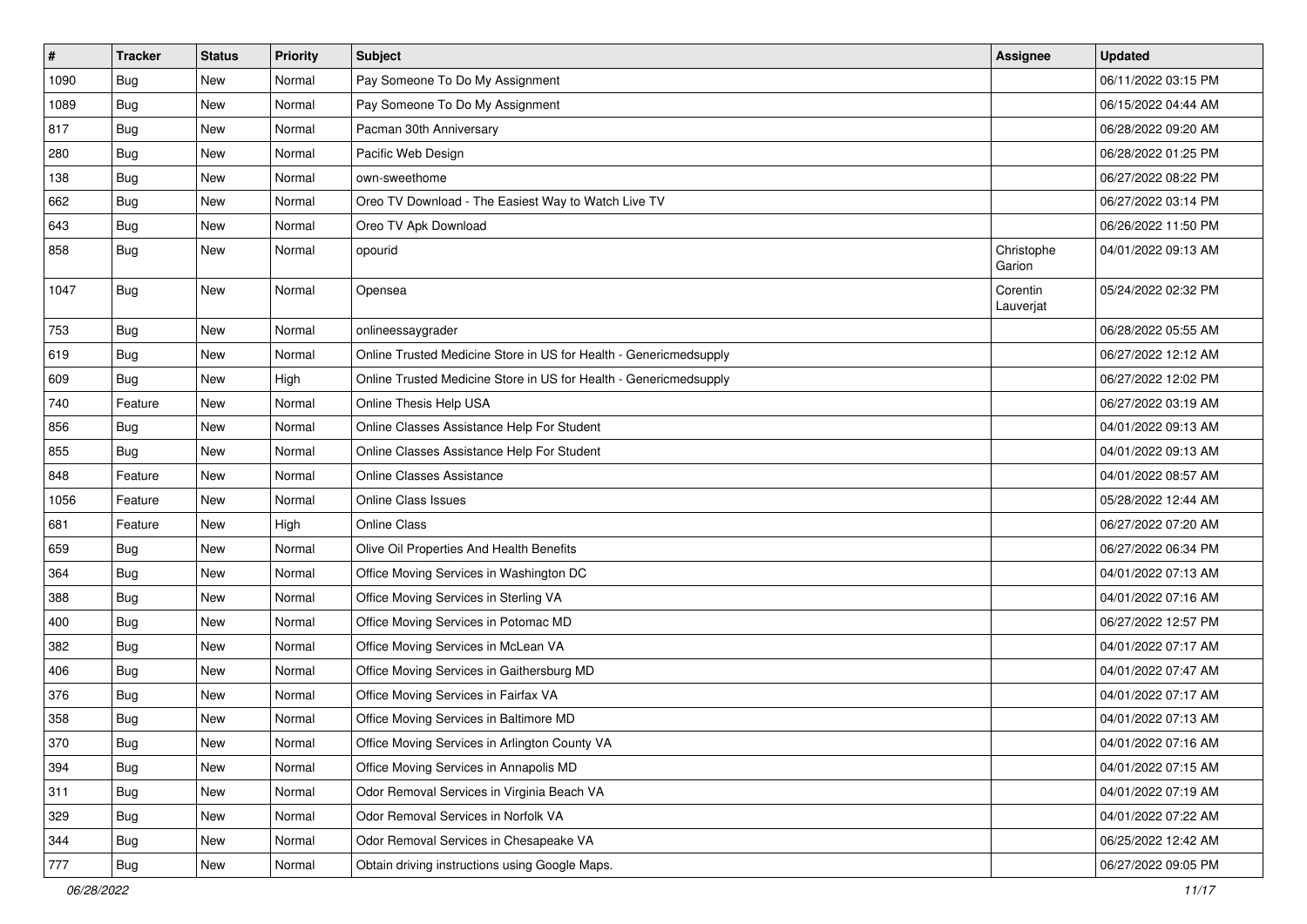| $\sharp$ | <b>Tracker</b> | <b>Status</b> | <b>Priority</b> | Subject                                                                                | <b>Assignee</b>        | <b>Updated</b>      |
|----------|----------------|---------------|-----------------|----------------------------------------------------------------------------------------|------------------------|---------------------|
| 183      | <b>Bug</b>     | New           | Normal          | Nursing Assignment Help Online                                                         |                        | 06/28/2022 01:27 PM |
| 1005     | <b>Bug</b>     | <b>New</b>    | High            | Nursing Assignment Help in UK                                                          |                        | 05/13/2022 05:33 PM |
| 669      | Feature        | New           | Normal          | Nursing Assignment Help                                                                |                        | 06/27/2022 06:12 AM |
| 828      | Bug            | New           | Normal          | Nursery management                                                                     |                        | 06/28/2022 12:10 PM |
| 481      | Bug            | <b>New</b>    | Normal          | Nur Online Shop                                                                        |                        | 06/27/2022 11:05 PM |
| 480      | <b>Bug</b>     | New           | Normal          | Nur Online Shop                                                                        |                        | 06/28/2022 08:13 AM |
| 866      | Feature        | New           | Normal          | Northern Ireland Dissertation Writing Service                                          | Pierre-Loïc<br>Garoche | 04/01/2022 09:12 AM |
| 862      | Bug            | New           | Normal          | none                                                                                   |                        | 04/01/2022 09:11 AM |
| 185      | <b>Bug</b>     | <b>New</b>    | Normal          | Non-Plagiarized Research Writing                                                       |                        | 06/28/2022 02:56 AM |
| 277      | Feature        | New           | Normal          | Nike Dunks Replica                                                                     |                        | 04/01/2022 08:19 AM |
| 276      | Feature        | New           | Normal          | Nike Dunks Replica                                                                     |                        | 04/01/2022 08:19 AM |
| 821      | <b>Bug</b>     | New           | Normal          | Nicoo - A Review of the Popular Battle Royale Game                                     |                        | 06/28/2022 08:30 AM |
| 115      | Bug            | New           | Normal          | NFL LIVE STREAM                                                                        |                        | 06/27/2022 02:53 PM |
| 1026     | <b>Bug</b>     | <b>New</b>    | Normal          | New Puzzle Game for All Age - Dordle                                                   |                        | 06/25/2022 06:17 PM |
| 572      | Feature        | New           | Normal          | New features of WhatsApp Plus on Android phones                                        | Pierre-Loïc<br>Garoche | 06/27/2022 11:22 PM |
| 204      | Feature        | New           | Normal          | New Car Tyres                                                                          |                        | 04/01/2022 08:40 AM |
| 209      | <b>Bug</b>     | New           | Normal          | Neglect to access old Cash App account considering message notice issue? Contact help. |                        | 06/27/2022 08:49 PM |
| 583      | <b>Bug</b>     | <b>New</b>    | High            | Need the Cash app customer service phone number?                                       |                        | 06/27/2022 04:49 PM |
| 894      | Feature        | New           | Normal          | Need phd dissertation help in UK                                                       |                        | 05/30/2022 12:29 PM |
| 550      | Bug            | New           | Normal          | Nederland FM - beste manieren om naar internationale radio op internet te luisteren    |                        | 06/27/2022 12:45 PM |
| 527      | Feature        | <b>New</b>    | Normal          | My Teachers                                                                            |                        | 06/28/2022 07:30 AM |
| 234      | <b>Bug</b>     | New           | Normal          | My Personal Experience With the College Writing Services                               |                        | 06/28/2022 09:28 AM |
| 532      | Bug            | New           | Normal          | My Assignment Help                                                                     |                        | 06/28/2022 11:14 AM |
| 790      | Bug            | <b>New</b>    | Normal          | My app                                                                                 |                        | 04/01/2022 09:03 AM |
| 990      | Bug            | New           | Normal          | Mushrooms                                                                              |                        | 06/26/2022 05:41 AM |
| 362      | <b>Bug</b>     | <b>New</b>    | Normal          | Moving Services in Washington DC                                                       |                        | 04/01/2022 07:13 AM |
| 386      | <b>Bug</b>     | New           | Normal          | Moving Services in Sterling VA                                                         |                        | 04/01/2022 07:16 AM |
| 398      | <b>Bug</b>     | New           | Normal          | Moving Services in Potomac MD                                                          |                        | 04/01/2022 07:32 AM |
| 380      | <b>Bug</b>     | New           | Normal          | Moving Services in McLean VA                                                           |                        | 06/28/2022 02:15 PM |
| 404      | <b>Bug</b>     | New           | Normal          | Moving Services in Gaithersburg MD                                                     |                        | 04/01/2022 07:47 AM |
| 374      | <b>Bug</b>     | New           | Normal          | Moving Services in Fairfax VA                                                          |                        | 04/01/2022 07:18 AM |
| 356      | Bug            | New           | Normal          | Moving Services in Baltimore MD                                                        |                        | 04/01/2022 07:13 AM |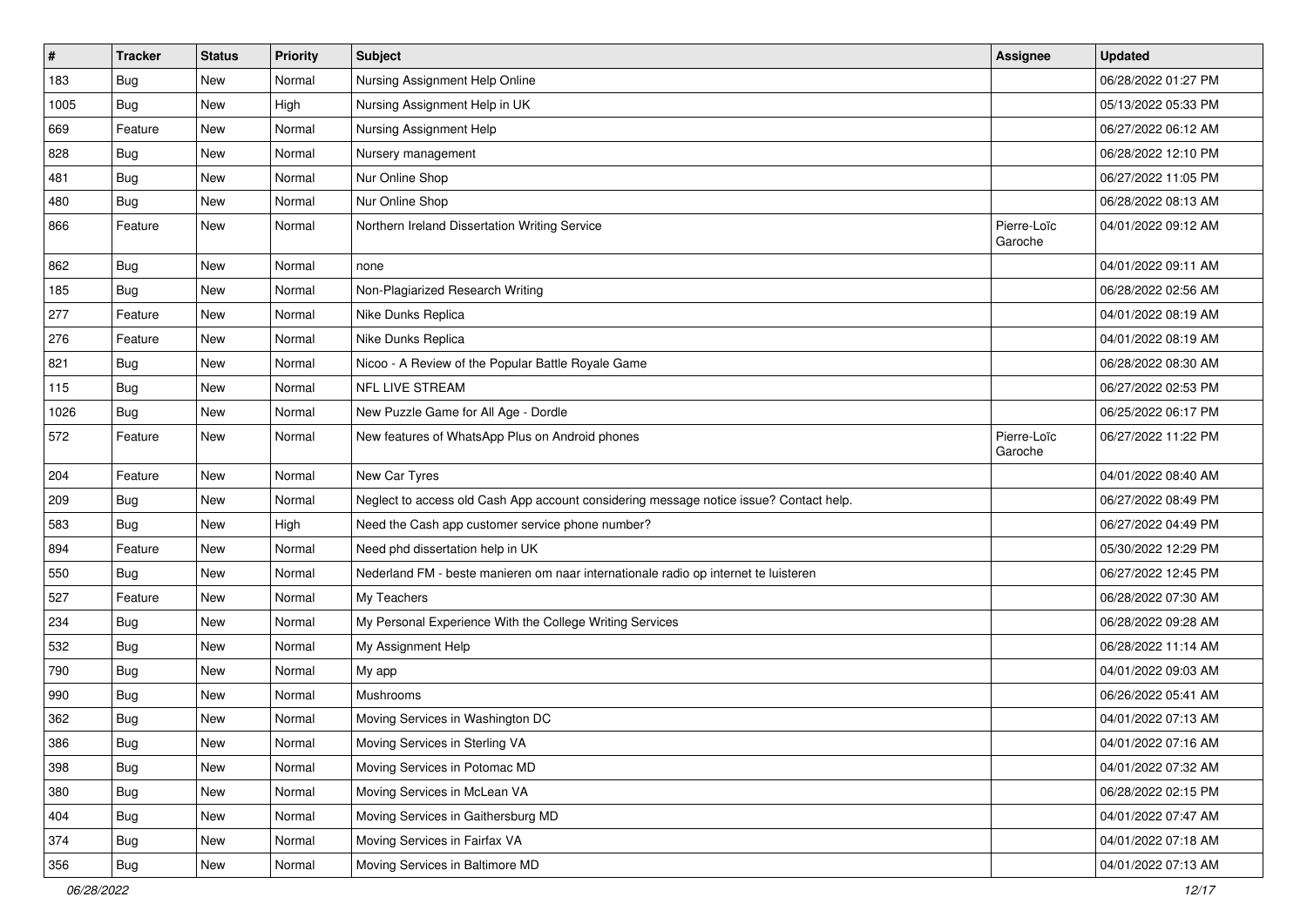| $\sharp$ | <b>Tracker</b> | <b>Status</b> | <b>Priority</b> | Subject                                                                                                                                                  | <b>Assignee</b>      | <b>Updated</b>      |
|----------|----------------|---------------|-----------------|----------------------------------------------------------------------------------------------------------------------------------------------------------|----------------------|---------------------|
| 368      | <b>Bug</b>     | New           | Normal          | Moving Services in Arlington County VA                                                                                                                   |                      | 04/01/2022 07:12 AM |
| 392      | <b>Bug</b>     | New           | Normal          | Moving Services in Annapolis MD                                                                                                                          |                      | 04/01/2022 07:16 AM |
| 935      | Bug            | New           | Normal          | MovieBox Pro Apk - Watch Movies and TV Shows on Your Android Phone                                                                                       |                      | 06/26/2022 04:11 AM |
| 934      | <b>Bug</b>     | New           | Normal          | MovieBox Pro Apk - Watch Movies and TV Shows on Your Android Phone                                                                                       |                      | 05/10/2022 11:01 AM |
| 318      | Bug            | New           | Normal          | Mold Removal Services in Virginia Beach VA                                                                                                               |                      | 04/01/2022 07:27 AM |
| 333      | <b>Bug</b>     | New           | Normal          | Mold Removal Services in Norfolk VA                                                                                                                      |                      | 06/28/2022 02:56 AM |
| 348      | Bug            | New           | Normal          | Mold Removal Services in Chesapeake VA                                                                                                                   |                      | 06/28/2022 12:53 AM |
| 248      | <b>Bug</b>     | New           | Normal          | Mobile ringtones and attractiveness ringtones                                                                                                            |                      | 06/28/2022 02:18 PM |
| 726      | <b>Bug</b>     | New           | Normal          | Mobile Application Development Services                                                                                                                  |                      | 06/27/2022 09:10 AM |
| 905      | Bug            | New           | Normal          | MINI MILITIA MOD APK                                                                                                                                     |                      | 05/19/2022 01:54 PM |
| 820      | <b>Bug</b>     | New           | Normal          | Metal Slug Apk para Android                                                                                                                              |                      | 06/28/2022 11:01 AM |
| 819      | Bug            | New           | Normal          | Metal Slug Apk para Android                                                                                                                              |                      | 06/27/2022 09:35 AM |
| 205      | Bug            | New           | Low             | Mens Designer Glasses                                                                                                                                    |                      | 06/28/2022 12:20 PM |
| 988      | <b>Bug</b>     | New           | Normal          | <b>Medicinal Mushrooms</b>                                                                                                                               |                      | 06/27/2022 09:33 AM |
| 987      | Bug            | <b>New</b>    | Normal          | <b>Medicinal Mushrooms</b>                                                                                                                               |                      | 06/27/2022 07:13 PM |
| 114      | Bug            | New           | Normal          | Medical Research Writing Services                                                                                                                        |                      | 06/28/2022 12:06 AM |
| 991      | <b>Bug</b>     | New           | Normal          | <b>MDMA MOLLY</b>                                                                                                                                        |                      | 05/03/2022 12:03 AM |
| 310      | Bug            | New           | Normal          | Mattress Cleaning Services in Virginia Beach VA                                                                                                          |                      | 06/26/2022 04:33 AM |
| 328      | <b>Bug</b>     | New           | Normal          | Mattress Cleaning Services in Norfolk VA                                                                                                                 |                      | 04/01/2022 07:26 AM |
| 343      | Bug            | <b>New</b>    | Normal          | Mattress Cleaning Services in Chesapeake VA                                                                                                              |                      | 04/01/2022 07:16 AM |
| 953      | <b>Bug</b>     | New           | Normal          | Manga Dogs - Read Your Favorite Comics on Your Smartphone                                                                                                |                      | 06/27/2022 03:53 PM |
| 288      | <b>Bug</b>     | New           | Normal          | Make shopping easier                                                                                                                                     |                      | 04/01/2022 07:56 AM |
| 287      | Bug            | New           | Normal          | Make shopping easier                                                                                                                                     |                      | 04/01/2022 08:41 AM |
| 870      | <b>Bug</b>     | New           | Normal          | Mahjong Solitaire                                                                                                                                        |                      | 04/01/2022 09:12 AM |
| 612      | Bug            | New           | Normal          | Luxury Slingshot Rental                                                                                                                                  |                      | 06/27/2022 07:36 PM |
| 1121     | <b>Bug</b>     | New           | Normal          | LustreC do not run                                                                                                                                       |                      | 06/22/2022 08:43 AM |
| 825      | <b>Bug</b>     | New           | Normal          | Lucky Patcher Download                                                                                                                                   |                      | 06/26/2022 06:09 PM |
| 665      | Feature        | New           | Normal          | Look for a dedicated help with finance assignment                                                                                                        |                      | 06/27/2022 11:10 PM |
| 1111     | Bug            | New           | Normal          | LOLBeans is a fun battle royale game where you race with other players while avoiding obstacles. Reach the end<br>of the course in competitive gameplay! |                      | 06/26/2022 09:17 AM |
| 270      | <b>Bug</b>     | New           | Normal          | Logo Mansion                                                                                                                                             | Christophe<br>Garion | 04/01/2022 08:20 AM |
| 677      | <b>Bug</b>     | New           | Normal          | Logo Design Services Near Me                                                                                                                             |                      | 06/27/2022 07:18 PM |
| 365      | Bug            | New           | Normal          | Local Moving Services in Washington DC                                                                                                                   |                      | 04/01/2022 07:12 AM |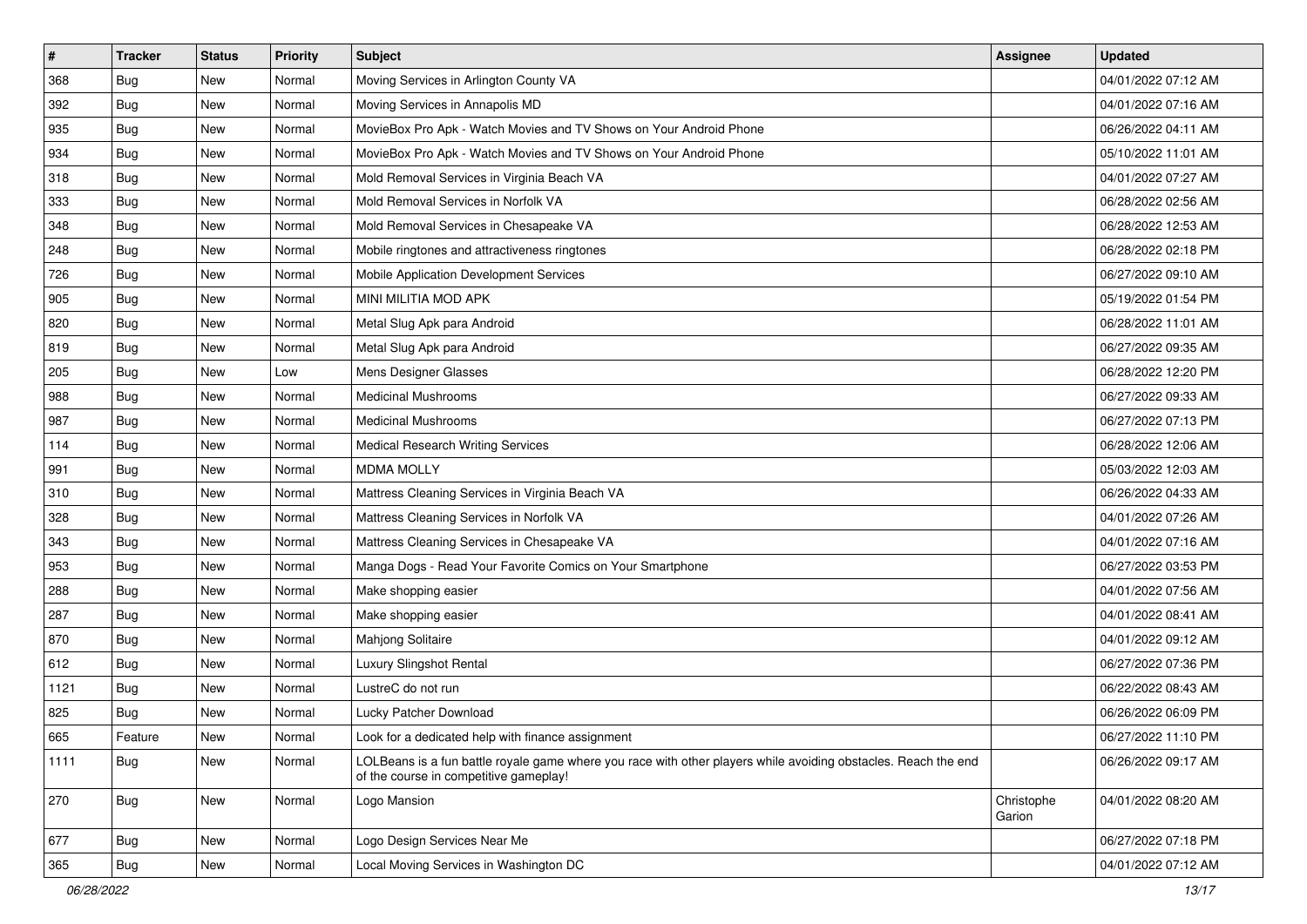| $\sharp$ | <b>Tracker</b> | <b>Status</b> | <b>Priority</b> | Subject                                                                                  | <b>Assignee</b>        | <b>Updated</b>      |
|----------|----------------|---------------|-----------------|------------------------------------------------------------------------------------------|------------------------|---------------------|
| 389      | <b>Bug</b>     | New           | Normal          | Local Moving Services in Sterling VA                                                     |                        | 04/01/2022 07:16 AM |
| 401      | Bug            | <b>New</b>    | Normal          | Local Moving Services in Potomac MD                                                      |                        | 04/01/2022 07:48 AM |
| 383      | <b>Bug</b>     | New           | Normal          | Local Moving Services in McLean VA                                                       |                        | 04/01/2022 07:17 AM |
| 377      | <b>Bug</b>     | New           | Normal          | Local Moving Services in Fairfax VA                                                      |                        | 04/01/2022 07:17 AM |
| 359      | <b>Bug</b>     | New           | Normal          | Local Moving Services in Baltimore MD                                                    |                        | 04/01/2022 07:15 AM |
| 371      | <b>Bug</b>     | New           | Normal          | Local Moving Services in Arlington County VA                                             |                        | 04/01/2022 07:13 AM |
| 395      | <b>Bug</b>     | <b>New</b>    | Normal          | Local Moving Services in Annapolis MD                                                    |                        | 04/01/2022 07:15 AM |
| 171      | Feature        | New           | Normal          | loan management system                                                                   |                        | 06/27/2022 03:18 AM |
| 623      | <b>Bug</b>     | New           | Normal          | Listen to online radio stations for mobile phones                                        |                        | 06/28/2022 06:33 AM |
| 479      | Bug            | <b>New</b>    | Normal          | Limousine Service Bellevue WA                                                            |                        | 06/27/2022 04:37 PM |
| 1098     | <b>Bug</b>     | New           | Normal          | Life of a Fisherman                                                                      |                        | 06/26/2022 05:16 PM |
| 502      | <b>Bug</b>     | New           | Normal          | Les instructions pour définir des sonneries pour iPhone sont simples et faciles à suivre |                        | 06/27/2022 07:52 PM |
| 1077     | <b>Bug</b>     | New           | Normal          | Les excellentes façons d'utiliser ces images                                             |                        | 06/28/2022 05:32 AM |
| 673      | <b>Bug</b>     | New           | Normal          | Learn the basics of pixel art - Clear grid                                               |                        | 06/27/2022 05:06 PM |
| 562      | <b>Bug</b>     | New           | Normal          | Learn Basic Mahjong Rules                                                                |                        | 06/23/2022 12:48 AM |
| 151      | Feature        | New           | Normal          | Law Essay Writing Service - Assignments Planet                                           |                        | 06/28/2022 10:50 AM |
| 739      | Bug            | New           | Normal          | law dissertation help                                                                    |                        | 06/27/2022 06:12 PM |
| 779      | Feature        | <b>New</b>    | Normal          | Latest Whatsapp groups for Teens                                                         | Pierre-Loïc<br>Garoche | 06/27/2022 08:15 PM |
| 904      | Feature        | <b>New</b>    | Normal          | Laora seeck                                                                              |                        | 04/20/2022 11:54 AM |
| 883      | <b>Bug</b>     | New           | Normal          | Langweilen Sie sich jemals bei der gleichen alten Schriftart auf Instagram?              |                        | 04/01/2022 09:16 AM |
| 851      | <b>Bug</b>     | New           | Normal          | Laden Sie den kostenlosen MP3-Klingelton für Ihr Mobiltelefon herunter                   |                        | 04/01/2022 09:14 AM |
| 194      | <b>Bug</b>     | New           | Normal          | lace closure wigs                                                                        |                        | 06/28/2022 10:35 AM |
| 716      | <b>Bug</b>     | New           | Normal          | La celebración de un BabyShower.                                                         |                        | 06/27/2022 12:29 PM |
| 962      | <b>Bug</b>     | New           | Normal          | Kostenlose Hörbücher                                                                     |                        | 06/26/2022 10:45 PM |
| 528      | <b>Bug</b>     | New           | Normal          | Korean Mag                                                                               |                        | 06/27/2022 08:14 AM |
| 534      | <b>Bug</b>     | New           | Normal          | Know how to initiate cash app refund by contacting the technical team                    | Pierre-Loïc<br>Garoche | 06/27/2022 07:31 PM |
| 663      | Bug            | New           | Normal          | Know how the Cash app twitches words in a detailed way.                                  | Pierre-Loïc<br>Garoche | 05/22/2022 05:44 PM |
| 1119     | <b>Bug</b>     | New           | Normal          | Klondike Solitaire                                                                       |                        | 06/27/2022 03:00 PM |
| 1016     | <b>Bug</b>     | New           | Normal          | Klondike Solitaire                                                                       |                        | 05/12/2022 09:03 AM |
| 873      | <b>Bug</b>     | New           | Normal          | Klingeltöne mp3                                                                          |                        | 04/13/2022 11:03 AM |
| 893      | <b>Bug</b>     | New           | Normal          | klingeltone                                                                              |                        | 04/13/2022 11:06 AM |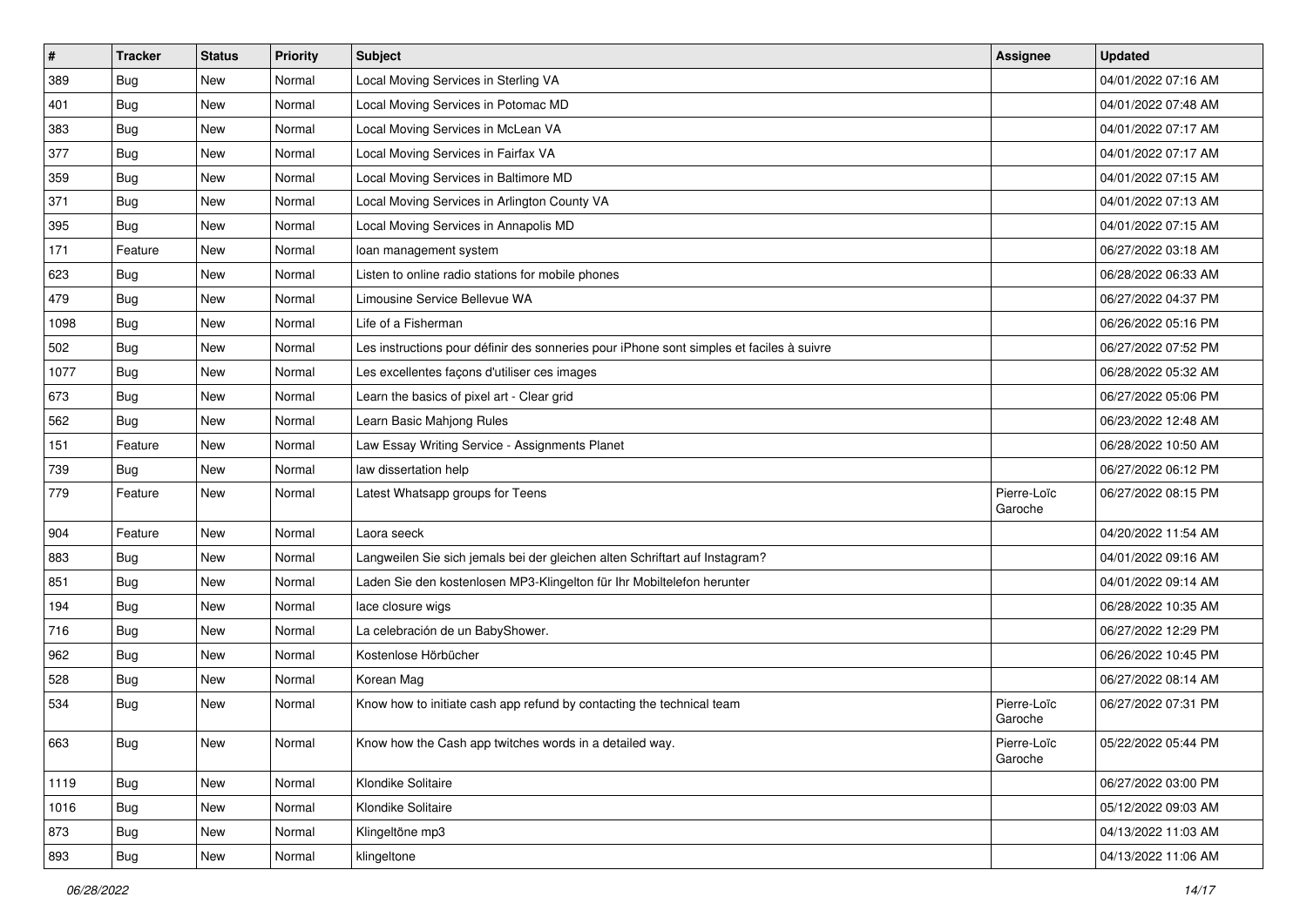| $\vert$ # | <b>Tracker</b> | <b>Status</b> | <b>Priority</b> | Subject                                                                                                      | <b>Assignee</b>        | <b>Updated</b>      |
|-----------|----------------|---------------|-----------------|--------------------------------------------------------------------------------------------------------------|------------------------|---------------------|
| 119       | Bug            | New           | Normal          | klhjigyu                                                                                                     |                        | 06/27/2022 02:44 PM |
| 656       | <b>Bug</b>     | <b>New</b>    | Normal          | Kiwi Nutrition Facts And Health Benefits                                                                     |                        | 06/27/2022 06:45 PM |
| 566       | <b>Bug</b>     | New           | Normal          | Kinemaster Pro Download - los App Review                                                                     |                        | 04/01/2022 09:27 AM |
| 88        | <b>Bug</b>     | New           | Normal          | kind2 output: When for node arguments                                                                        | Pierre-Loïc<br>Garoche | 06/28/2022 06:24 AM |
| 596       | <b>Bug</b>     | New           | Normal          | <b>Kids Games</b>                                                                                            |                        | 06/27/2022 04:08 AM |
| 304       | Bug            | New           | Normal          | Keyless Entry Services in Norcross GA                                                                        |                        | 04/01/2022 07:19 AM |
| 803       | Feature        | New           | High            | Ketamine Online Store                                                                                        | Pierre-Loïc<br>Garoche | 06/27/2022 11:48 PM |
| 805       | Bug            | New           | Normal          | Ketamine Online Store                                                                                        | Christophe<br>Garion   | 06/27/2022 05:01 AM |
| 367       | <b>Bug</b>     | New           | Normal          | Junk Removal Services in Washington DC                                                                       |                        | 04/01/2022 07:12 AM |
| 391       | Bug            | New           | Normal          | Junk Removal Services in Sterling VA                                                                         |                        | 04/01/2022 07:16 AM |
| 403       | Bug            | New           | Normal          | Junk Removal Services in Potomac MD                                                                          |                        | 04/01/2022 07:47 AM |
| 385       | <b>Bug</b>     | New           | Normal          | Junk Removal Services in McLean VA                                                                           |                        | 04/01/2022 07:15 AM |
| 379       | <b>Bug</b>     | New           | Normal          | Junk Removal Services in Fairfax VA                                                                          |                        | 04/01/2022 07:17 AM |
| 361       | <b>Bug</b>     | New           | Normal          | Junk Removal Services in Baltimore MD                                                                        |                        | 04/01/2022 07:13 AM |
| 373       | Bug            | New           | Normal          | Junk Removal Services in Arlington County VA                                                                 |                        | 04/01/2022 07:18 AM |
| 397       | <b>Bug</b>     | New           | Normal          | Junk Removal Services in Annapolis MD                                                                        |                        | 04/01/2022 07:15 AM |
| 653       | <b>Bug</b>     | New           | Normal          | Jujube (Jinjoles): Properties And Health Benefits                                                            |                        | 06/27/2022 08:47 AM |
| 240       | Feature        | <b>New</b>    | Normal          | Juego interesante de Dragon Ball Legends MOD APK                                                             |                        | 06/25/2022 12:21 AM |
| 670       | <b>Bug</b>     | New           | Normal          | JTWhatsApp Apk - The New and Improved WhatsApp                                                               |                        | 06/28/2022 12:32 PM |
| 842       | <b>Bug</b>     | New           | Normal          | Join the fun game                                                                                            |                        | 04/01/2022 08:58 AM |
| 163       | Bug            | New           | Normal          | jknjopl[                                                                                                     |                        | 04/01/2022 07:58 AM |
| 262       | Bug            | New           | Normal          | It this true to dealing Wuth                                                                                 |                        | 06/27/2022 08:39 AM |
| 1049      | Feature        | New           | Normal          | IT Software Company In Delhi                                                                                 |                        | 05/27/2022 05:24 AM |
| 210       | <b>Bug</b>     | New           | Normal          | Issue with check symbol in Cash App? Dial assist number with calling Cash App customer service phone number. |                        | 06/28/2022 09:09 AM |
| 269       | <b>Bug</b>     | New           | Normal          | Is there such a site for app design?                                                                         | Anonymous              | 06/28/2022 12:43 AM |
| 1127      | <b>Bug</b>     | New           | Normal          | Is there any support to find Google Feud answers?                                                            |                        | 06/27/2022 04:27 AM |
| 999       | <b>Bug</b>     | New           | Normal          | Is there a way to find Google Feud answers?                                                                  |                        | 06/28/2022 01:27 AM |
| 231       | <b>Bug</b>     | New           | Normal          | Is the ringtone download difficult or not?                                                                   | Pierre-Loïc<br>Garoche | 06/28/2022 04:48 AM |
| 478       | Feature        | New           | Normal          | Is it safe to install third-party WhatsApp GB?                                                               |                        | 06/28/2022 12:29 PM |
| 1015      | <b>Bug</b>     | New           | Normal          | Is it possible to send books for free?                                                                       |                        | 05/11/2022 04:05 PM |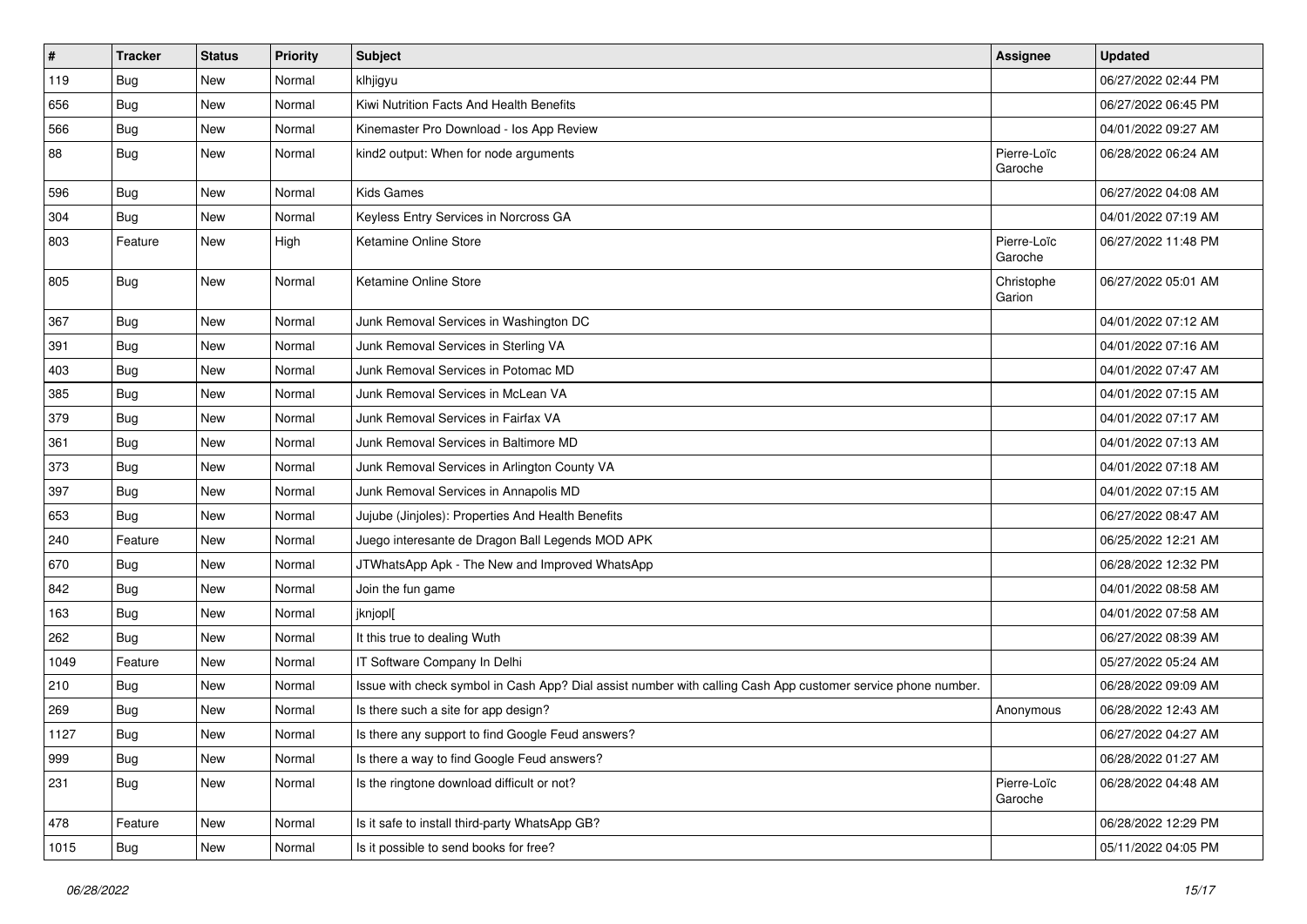| $\vert$ # | <b>Tracker</b> | <b>Status</b> | <b>Priority</b> | Subject                                                                                      | <b>Assignee</b>        | <b>Updated</b>      |
|-----------|----------------|---------------|-----------------|----------------------------------------------------------------------------------------------|------------------------|---------------------|
| 998       | Bug            | New           | Normal          | Is It Hard to Solve Wordle An                                                                |                        | 06/27/2022 12:24 AM |
| 1116      | <b>Bug</b>     | <b>New</b>    | Normal          | ipTV smarts pro                                                                              |                        | 06/28/2022 11:34 AM |
| 993       | Bug            | New           | Normal          | IO Games Free Online                                                                         |                        | 06/26/2022 09:41 AM |
| 788       | Bug            | New           | Normal          | Intro Maker Mod APK                                                                          |                        | 06/28/2022 04:21 AM |
| 224       | Feature        | New           | Normal          | Instant Personal Loan                                                                        | Pierre-Loïc<br>Garoche | 06/28/2022 07:59 AM |
| 225       | <b>Bug</b>     | New           | Normal          | instant personal loan                                                                        |                        | 06/27/2022 02:20 PM |
| 176       | Bug            | New           | Normal          | instant loan without documents                                                               |                        | 06/18/2022 01:43 PM |
| 167       | <b>Bug</b>     | <b>New</b>    | Normal          | instant loan without documents                                                               | Anonymous              | 06/27/2022 02:27 AM |
| 568       | <b>Bug</b>     | New           | Normal          | Instale a versão mais recente do YouTube Premium                                             |                        | 06/27/2022 08:56 PM |
| 748       | Bug            | New           | Normal          | Il y a quelques façons d'obtenir des sonneries gratuites pour votre iPhone                   |                        | 06/26/2022 11:24 PM |
| 846       | Feature        | New           | Normal          | ij.start canon                                                                               |                        | 04/01/2022 08:58 AM |
| 1072      | <b>Bug</b>     | New           | Normal          | ij.start canon                                                                               |                        | 06/21/2022 06:56 PM |
| 1013      | <b>Bug</b>     | New           | Normal          | ij.start canon                                                                               |                        | 05/11/2022 11:31 AM |
| 950       | Bug            | New           | Normal          | ij.start canon                                                                               |                        | 06/26/2022 04:35 AM |
| 943       | Bug            | New           | Normal          | ij.start canon                                                                               |                        | 04/13/2022 08:52 AM |
| 525       | <b>Bug</b>     | New           | Normal          | If you don't have a QR code: How to activate cash app card in app                            |                        | 06/28/2022 12:04 PM |
| 604       | Bug            | <b>New</b>    | Normal          | Idle Game Online                                                                             |                        | 06/28/2022 04:30 AM |
| 1104      | <b>Bug</b>     | New           | Normal          | Idle game fix bug                                                                            |                        | 06/26/2022 06:52 PM |
| 1103      | <b>Bug</b>     | New           | Normal          | Idle game fix bug                                                                            |                        | 06/25/2022 09:08 PM |
| 1031      | Bug            | New           | Normal          | <b>IAFT Traders Union</b>                                                                    |                        | 05/16/2022 03:14 PM |
| 1030      | <b>Bug</b>     | <b>New</b>    | Normal          | <b>IAFT Traders Union</b>                                                                    |                        | 05/16/2022 03:13 PM |
| 736       | <b>Bug</b>     | New           | Normal          | I Want to Edit in My Website (transfer-factor.net) Unfortunately, Unable to Edit It          |                        | 06/24/2022 07:32 AM |
| 711       | <b>Bug</b>     | New           | Normal          | Human Fall Flat Apk Download                                                                 |                        | 06/28/2022 10:44 AM |
| 123       | Bug            | New           | Normal          | https://www.reddit.com/r/NRLgrandfinal2020/                                                  |                        | 06/28/2022 10:45 AM |
| 124       | <b>Bug</b>     | New           | Normal          | https://www.bigmarker.com/ustvpass/LIVE-Atlanta-Falcons-vs-Carolina-Panthers-NFL-Week-8-Game |                        | 04/01/2022 07:55 AM |
| 486       | <b>Bug</b>     | New           | Low             | <b>HP Wireless Printer Setup</b>                                                             | Anonymous              | 06/28/2022 05:03 AM |
| 237       | Feature        | New           | Normal          | HP Printer Assistant Software   Download & Install HP Assistant                              |                        | 06/28/2022 04:50 AM |
| 238       | Bug            | New           | Low             | HP Printer Assistant Software   Download & Install HP Assistant                              |                        | 04/01/2022 08:16 AM |
| 236       | <b>Bug</b>     | New           | Normal          | HP Printer Assistant Software   Download & Install HP Assistant                              |                        | 04/01/2022 08:16 AM |
| 235       | Bug            | New           | Low             | HP Printer Assistant Software   Download & Install HP Assistant                              |                        | 06/27/2022 10:48 AM |
| 117       | Bug            | New           | Normal          | How to Watch Cowboys vs Cardinals Game Live Stream FREE TV                                   |                        | 04/01/2022 08:08 AM |
| 689       | <b>Bug</b>     | New           | Normal          | How to use twitch.tv/activate?                                                               |                        | 06/28/2022 09:14 AM |